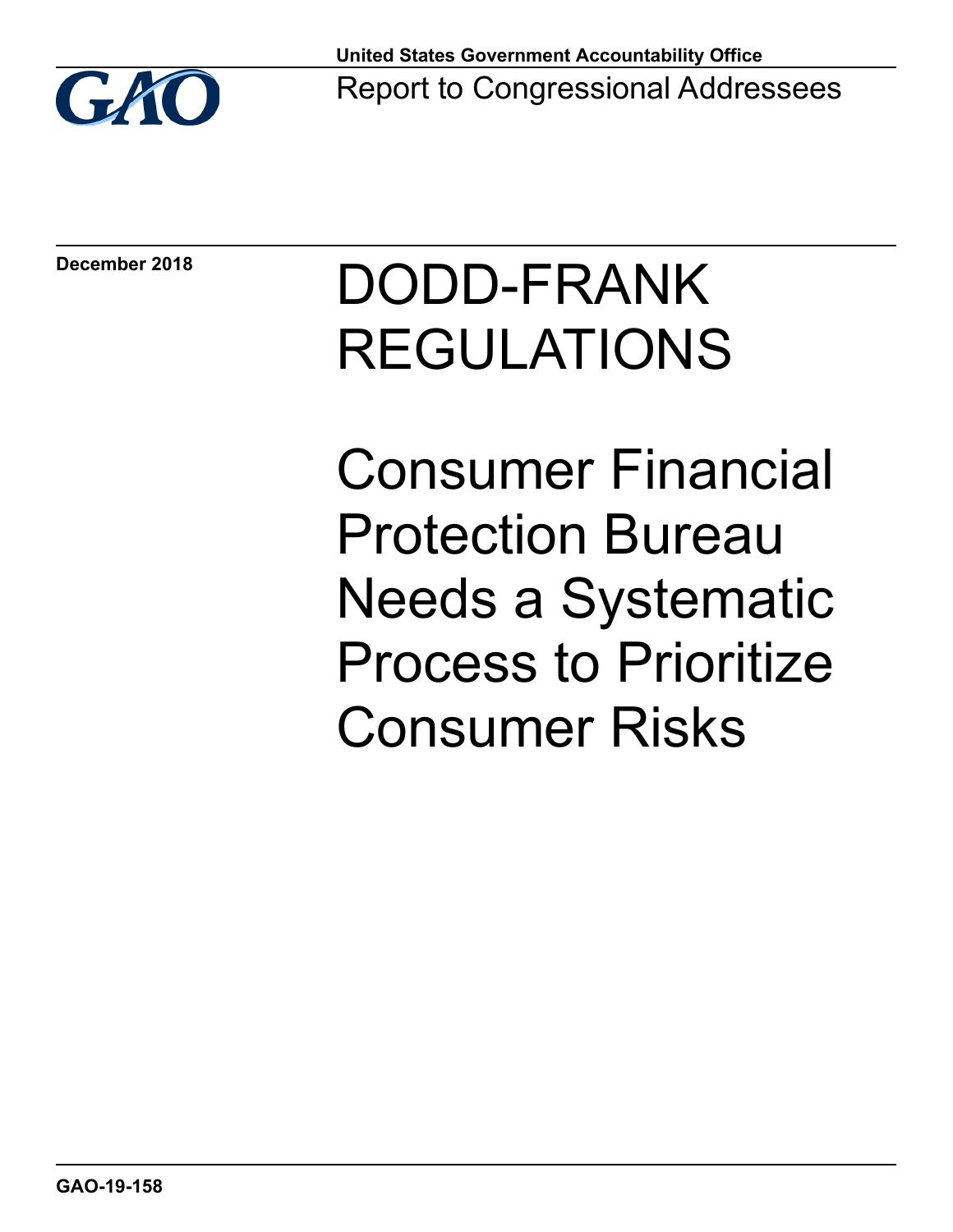# GAO **Highlights**

Highlights o[f GAO-19-158,](https://www.gao.gov/products/GAO-19-158) a report to congressional addressees

# **Why GAO Did This Study**

The Dodd-Frank Act created CFPB to regulate the provision of consumer financial products and services. Congress included a provision in statute for GAO to study financial services regulations annually, including CFPB's related activities. This eighth annual report examines steps CFPB has taken to (1) identify, monitor, and report on risks to consumers in support of its rulemakings and other functions and (2) retrospectively assess the effectiveness of certain rules within 5 years of their effective dates.

GAO reviewed CFPB policies and procedures, internal and public reports, and memorandums documenting key decisions, assessment plans, and requests for public comment. GAO also interviewed officials from CFPB, three federal agencies with which it coordinated, and representatives of consumer and industry groups.

# **What GAO Recommends**

GAO recommends that CFPB implement a systematic process for prioritizing risks to consumers and considering how to use its available policy tools—such as rulemaking, supervision, enforcement, and consumer education—to address these risks. CFPB did not agree or disagree with the recommendation but agreed with the importance of having processes in place to prioritize and address consumer financial risks.

Vie[w GAO-19-158.](https://www.gao.gov/products/GAO-19-158) For more information, contact Michael Clements at (202) 512-8678 o[r ClementsM@gao.gov.](mailto:ClementsM@gao.gov)

# DODD-FRANK REGULATIONS

# **Consumer Financial Protection Bureau Needs a Systematic Process to Prioritize Consumer Risks**

# **What GAO Found**

In accordance with the Dodd-Frank Wall Street Reform and Consumer Protection Act (Dodd-Frank Act), the Consumer Financial Protection Bureau (CFPB) has routinely monitored the consumer financial markets to identify potential risks to consumers related to financial products and services. CFPB monitors consumer complaints, analyzes market data, and gathers market intelligence from external groups (see figure for sources of CFPB's monitoring). CFPB has used risk-monitoring findings to inform its rulemakings, supervision, and other functions. In 2015, CFPB initiated a bureau-wide process for using market data and other information to set policy priorities related to addressing risks to consumers. However, CFPB has not yet decided whether it will continue to use this process to set priorities. CFPB currently lacks a systematic, bureauwide process for prioritizing financial risks to consumers and considering how it will use its tools—such as rulemaking, supervision, and consumer education—to address them. Federal internal control standards state that management should use quality information to achieve agency objectives and that it should also identify, analyze, and respond to risks related to achieving those objectives. Implementing a bureau-wide prioritization process could help to ensure that CFPB effectively focuses its resources on the most significant financial risks to consumers and enhances its ability to meet its statutory consumer protection objectives.



Source: GAO analysis of CFPB information. | GAO-19-158

CFPB has taken steps to retrospectively assess its significant rules within 5 years of these rules becoming effective, as required by the Dodd-Frank Act. CFPB developed and applied criteria to identify three rules as significant and requiring a retrospective assessment. For these three rules, CFPB created assessment plans, issued public requests for comment and information, and reached out to external parties for additional data and evidence. In October 2018, CFPB issued its first assessment report on a rule related to cross-border money transfers. Among other things, the report found that certain trends, such as increasing volume of these transfers, continued after the rule took effect. CFPB expects to complete the other two assessments by the January 2019 deadline.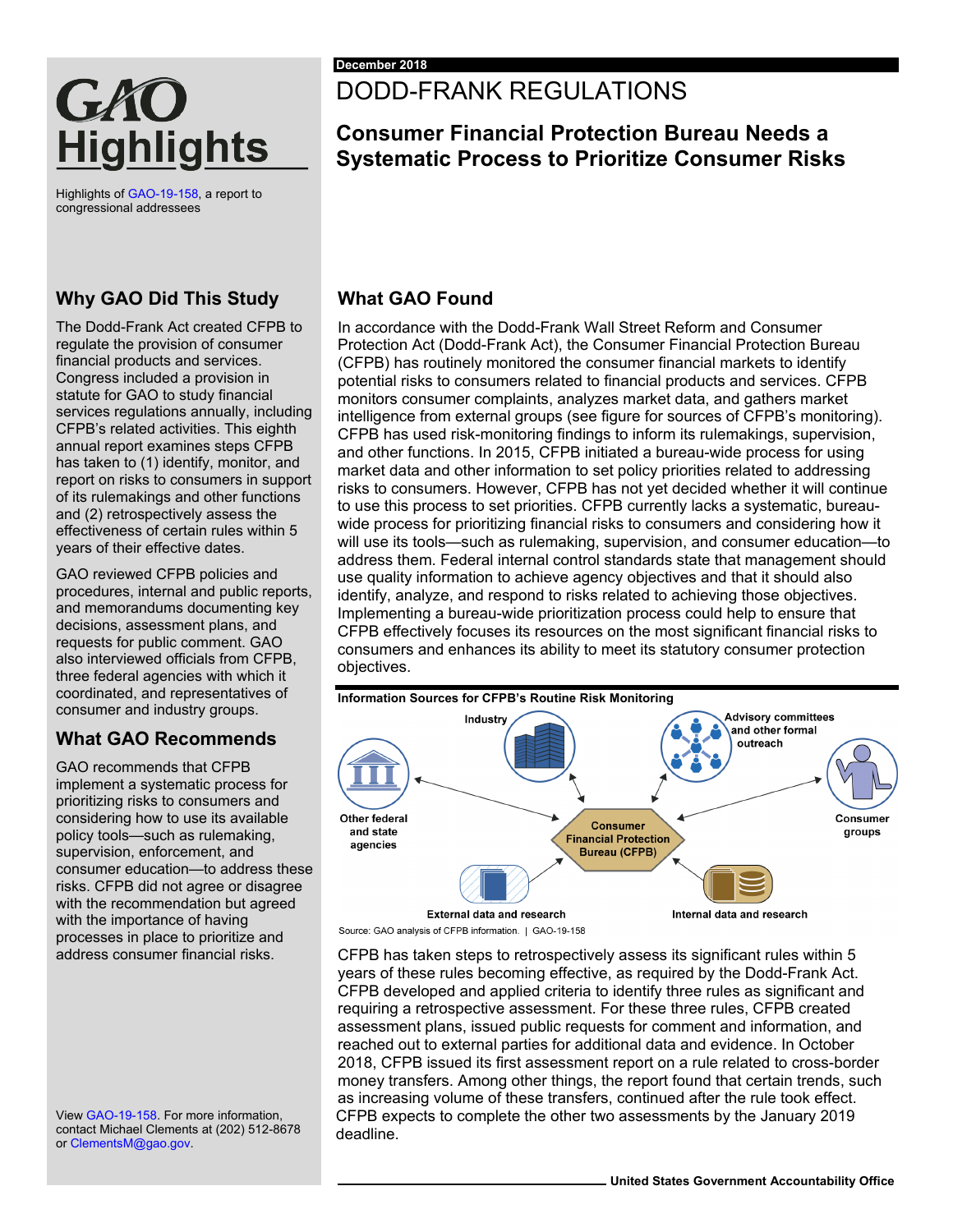# **Contents**

|                                                                                                                                                                                                             | 1                                                                            |
|-------------------------------------------------------------------------------------------------------------------------------------------------------------------------------------------------------------|------------------------------------------------------------------------------|
| <b>Background</b>                                                                                                                                                                                           | 4                                                                            |
| <b>CFPB Monitors Consumer Financial Markets to Inform Policy but</b><br><b>Does Not Systematically Prioritize Consumer Risks</b>                                                                            | $\overline{7}$                                                               |
| <b>Retrospectively Assessing Significant Rules</b>                                                                                                                                                          | 18                                                                           |
| <b>Conclusions</b>                                                                                                                                                                                          | 24                                                                           |
| <b>Recommendation for Executive Action</b>                                                                                                                                                                  | 24                                                                           |
| <b>Agency Comments and Our Evaluation</b>                                                                                                                                                                   | 24                                                                           |
| <b>Comments from the Consumer Financial Protection Bureau</b>                                                                                                                                               | 29                                                                           |
| <b>GAO Contact and Staff Acknowledgments</b>                                                                                                                                                                | 31                                                                           |
|                                                                                                                                                                                                             |                                                                              |
| Table 1: Selected Information on the Consumer Financial<br><b>Protection Bureau's Retrospective Assessment Plans for</b><br><b>Rules Determined to Be Significant</b>                                       | 22                                                                           |
|                                                                                                                                                                                                             |                                                                              |
| Figure 1: Organizational Structure for the Consumer Financial<br>Protection Bureau and Its Research, Markets, and<br><b>Regulations Division</b><br>Figure 2: Information Sources for CFPB's Routine Market | 5<br>8                                                                       |
|                                                                                                                                                                                                             | CFPB Has Taken Steps to Meet Statutory Requirements for<br><b>Monitoring</b> |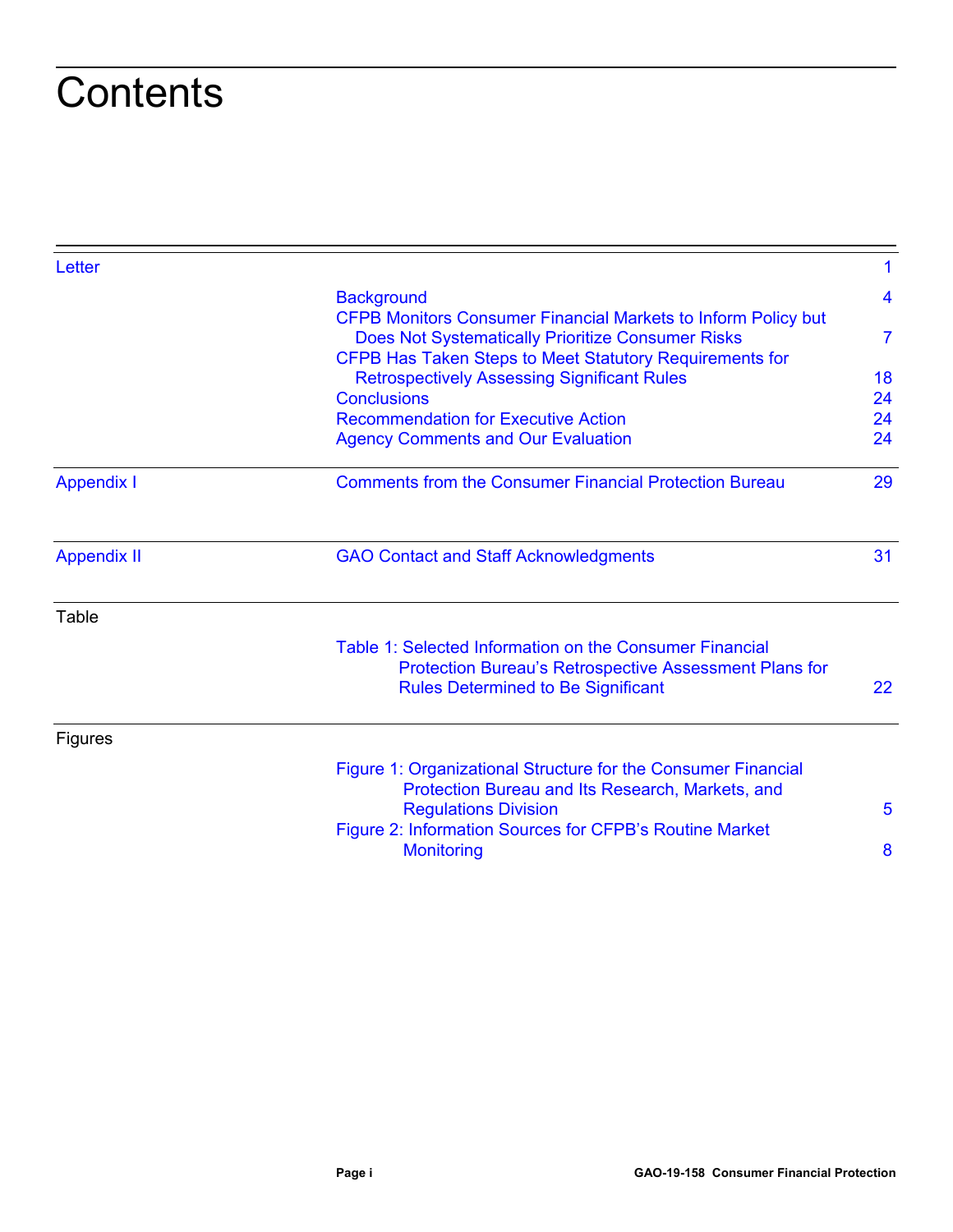#### **Abbreviations**

| ATR/QM Rule                      | Ability-to-Repay/Qualified Mortgage Rule                                                                                 |
|----------------------------------|--------------------------------------------------------------------------------------------------------------------------|
| CFPB                             | <b>Consumer Financial Protection Bureau</b>                                                                              |
| Dodd-Frank Act                   | Dodd-Frank Wall Street Reform and Consumer<br><b>Protection Act</b>                                                      |
| Federal Reserve<br>RESPA<br>TILA | Board of Governors of the Federal Reserve System<br><b>Real Estate Settlement Procedures Act</b><br>Truth in Lending Act |

This is a work of the U.S. government and is not subject to copyright protection in the United States. The published product may be reproduced and distributed in its entirety without further permission from GAO. However, because this work may contain copyrighted images or other material, permission from the copyright holder may be necessary if you wish to reproduce this material separately.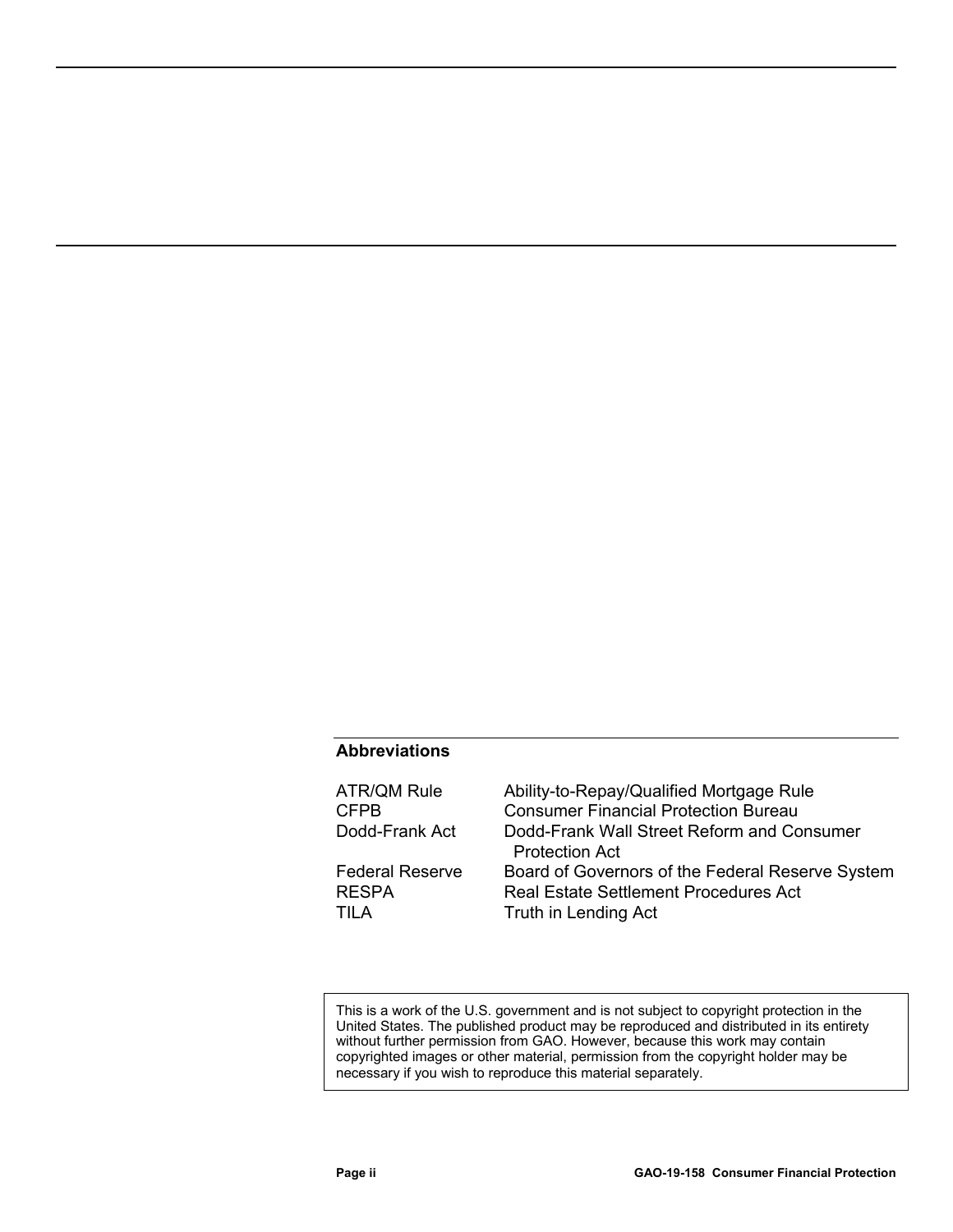<span id="page-4-0"></span>**U.S. GOVERNMENT ACCOUNTABILITY OFFICE** 

**441 G St. N.W. Washington, DC 20548**

December 21, 2018

Congressional Addressees

The Dodd-Frank Wall Street Reform and Consumer Protection Act (Dodd-Frank Act) created the Bureau of Consumer Financial Protection (also known as the Consumer Financial Protection Bureau, or CFPB) to regulate the offering and provision of financial products or services under federal consumer financial laws.<sup>[1](#page-5-0)</sup> The act consolidated many of the consumer financial protection authorities previously shared by seven federal agencies into one. It also provided CFPB additional authorities related to supervising for compliance with and enforcing federal consumer financial laws, handling consumer complaints, promoting financial education, and monitoring the functioning of consumer financial products markets for risks to consumers.

The Dodd-Frank Act set forth deadlines for CFPB to complete rulemakings in certain areas and also granted CFPB authority to take additional actions needed to carry out the purpose and objectives of federal consumer financial laws. Section 1022 of the act contained requirements related to CFPB's rulemaking authority. Among other requirements, it directed CFPB to monitor consumer financial markets for risks to consumers in the offering or provision of consumer financial products or services in support of its rulemaking and other functions. It also required CFPB to retrospectively assess, among other things, the effectiveness of its significant rules or orders and publish a report of such assessment within 5 years of the rule or order's effective date.

Section 1573(a) of the Department of Defense and Full-Year Continuing Appropriations Act of 2011 amended the Dodd-Frank Act and included a provision for us to annually review financial services regulations, including

<sup>1</sup> *See* Dodd-Frank Wall Street Reform and Consumer Protection Act, Pub. L. No. 111-203 § 1011, 124 Stat.1376, 1955 (2010) (codified at 12 U.S.C. § 5491).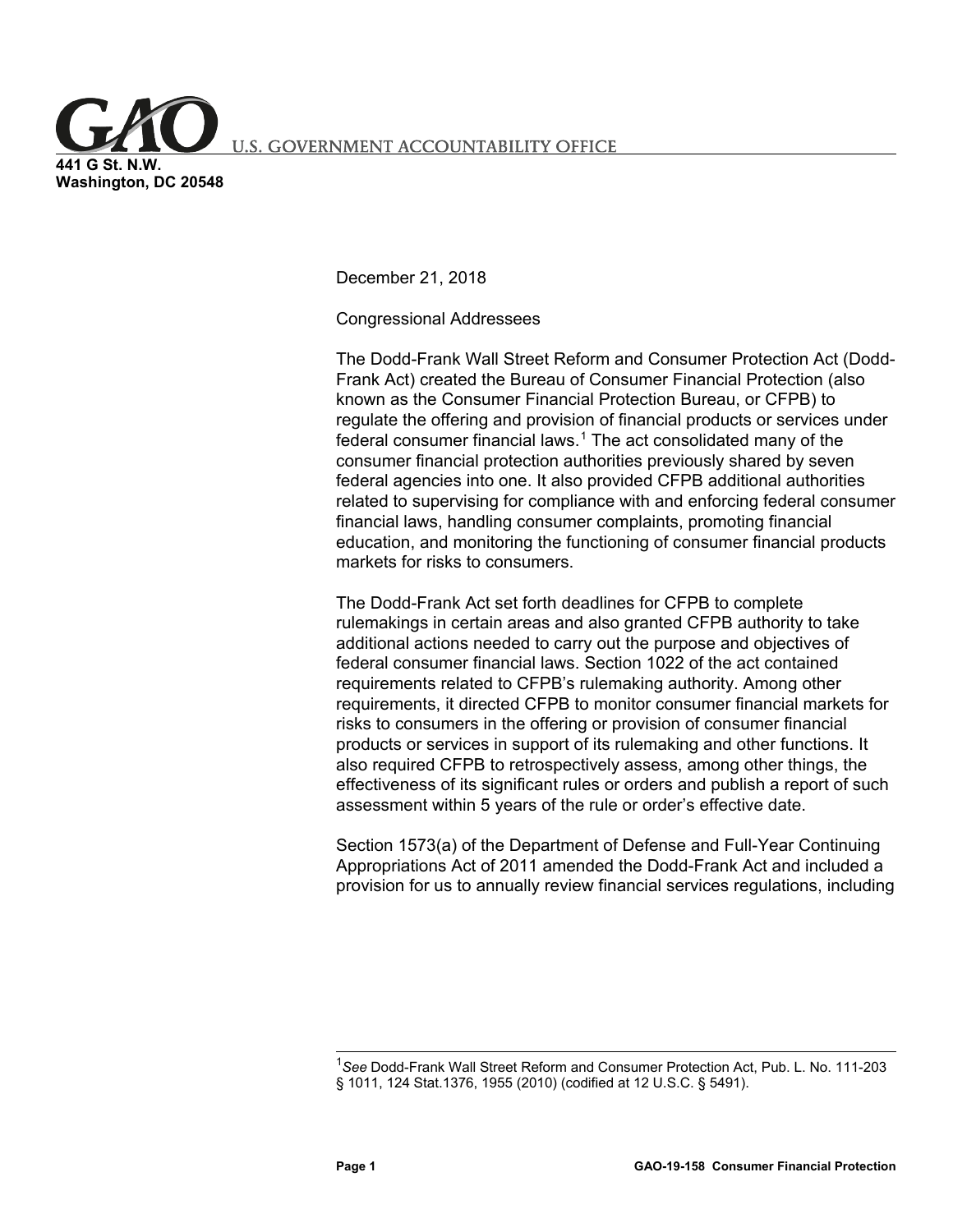those of CFPB.<sup>[2](#page-6-0)</sup> We have previously issued seven reports under this mandate.<sup>[3](#page-6-1)</sup> This report examines steps CFPB has taken to  $(1)$  identify, monitor, and report on risks to consumers in support of its rulemakings and other functions and (2) retrospectively assess the effectiveness of certain rules within 5 years of their effective dates.<sup>[4](#page-6-2)</sup>

To evaluate how CFPB identifies, monitors, and reports on risks to consumers, we reviewed CFPB policies, procedures, and other documentation of its processes. These documents included the values statement for the offices that conduct market monitoring and policies on data governance, information sharing, and advisory groups. We also reviewed CFPB's public reports, such as its semiannual reports to

3 GAO, *Financial Services Regulations: Procedures for Reviews under Regulatory Flexibility Act Need to Be Enhanced*, [GAO-18-256 \(](https://www.gao.gov/products/GAO-18-256)Washington, D.C.: Jan. 30, 2018); *Dodd-Frank Regulations: Agencies' Efforts to Analyze and Coordinate Their Recent Final Rules*, [GAO-17-188 \(](https://www.gao.gov/products/GAO-17-188)Washington, D.C.: Dec. 29, 2016); *Dodd-Frank Regulations: Impacts on Community Banks, Credit Unions and Systemically Important Institutions*, [GAO-16-169](https://www.gao.gov/products/GAO-16-169)  (Washington, D.C.: Dec. 30, 2015); *Dodd-Frank Regulations: Regulators' Analytical and Coordination Efforts*[, GAO-15-81 \(](https://www.gao.gov/products/GAO-15-81)Washington, D.C.: Dec. 18, 2014); *Dodd-Frank Regulations: Agencies Conducted Regulatory Analyses and Coordinated but Could Benefit from Additional Guidance on Major Rules*[, GAO-14-67 \(](https://www.gao.gov/products/GAO-14-67)Washington, D.C.: Dec. 11, 2013); *Dodd-Frank Act: Agencies' Efforts to Analyze and Coordinate Their Rules*, [GAO-13-101 \(](https://www.gao.gov/products/GAO-13-101)Washington, D.C.: Dec. 18, 2012); and *Dodd-Frank Act Regulations: Implementation Could Benefit from Additional Analyses and Coordination*[, GAO-12-151](https://www.gao.gov/products/GAO-12-151)  (Washington, D.C.: Nov. 10, 2011).

<span id="page-5-0"></span><sup>4</sup>The Dodd-Frank Act authorized CFPB to exercise its authorities under federal consumer financial law to administer, enforce, and otherwise implement the provisions of federal consumer financial law. As part of this authority, the Director of CFPB was empowered to prescribe rules and issue orders and guidance as may be necessary or appropriate to carry out the purposes and objectives of the federal consumer financial laws and to prevent evasions thereof. *See* 12 U.S.C. § 5512.

 <sup>2</sup> Pub. L. No. 112-10, § 1573(a), 125 Stat. 38, 138-39 (codified at 12 U.S.C. § 5496b). We are to analyze (1) the impact of regulation on the financial marketplace, including the effects on the safety and soundness of regulated entities, cost and availability of credit, savings realized by consumers, reductions in consumer paperwork burden, changes in personal and small business bankruptcy filings, and costs of compliance with rules, including whether relevant federal agencies are applying sound cost-benefit analysis in promulgating rules; (2) efforts to avoid duplicative or conflicting rulemakings, information requests, and examinations; and (3) other matters related to the operations of financial services regulations deemed appropriate by the Comptroller General. The focus of our past reviews and this report is on the financial regulations promulgated pursuant to the Dodd-Frank Act.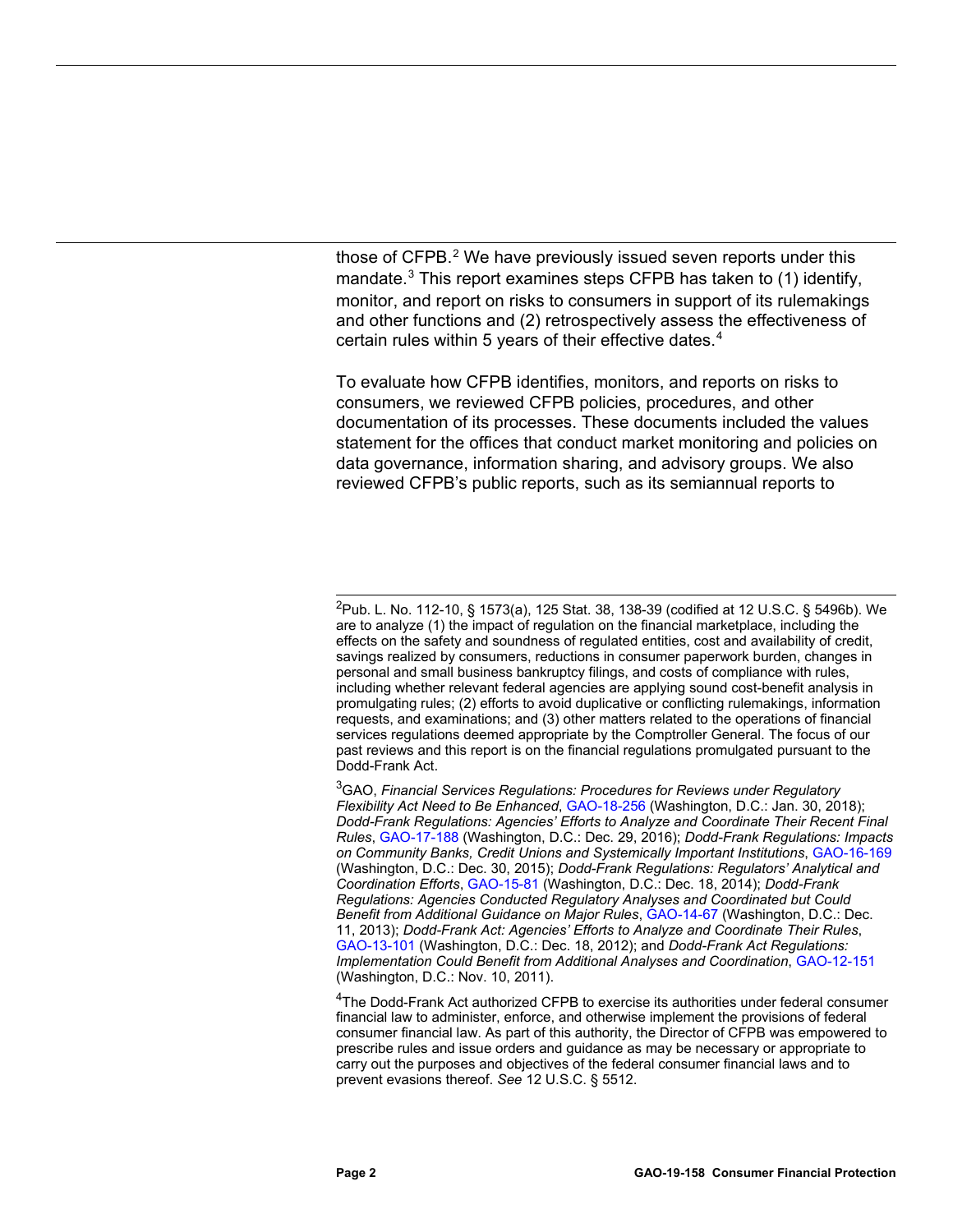Congress; its rulemaking agendas; and more than 100 internal market intelligence reports from July 2016 through July 2018.<sup>[5](#page-7-1)</sup>

To evaluate the steps CFPB has taken to retrospectively assess certain rules, we reviewed internal CFPB memorandums and presentations from early 2015 to mid-2018 documenting key decisions about the process, as well as the assessment plans and requests for public comment for the three rules CFPB has chosen to retrospectively assess. In addition, we reviewed CFPB's retrospective assessment report on its Remittance Rule—the only assessment report to be issued within our reporting time frames. For both objectives, we compared CFPB's efforts to Dodd-Frank Act requirements and federal internal control standards.<sup>[6](#page-7-2)</sup> We also interviewed officials from CFPB and three federal agencies with which CFPB coordinated for its risk-monitoring or retrospective assessment efforts—the Federal Housing Finance Agency, Board of Governors of the Federal Reserve System (Federal Reserve), and Office of the Comptroller of the Currency. Finally, we interviewed representatives of three consumer groups and four industry groups about their communication with CFPB regarding these efforts.<sup>[7](#page-7-3)</sup>

<span id="page-6-0"></span>We conducted this performance audit from April 2018 to December 2018 in accordance with generally accepted government auditing standards. Those standards require that we plan and perform the audit to obtain sufficient, appropriate evidence to provide a reasonable basis for our findings and conclusions based on our audit objectives. We believe that the evidence obtained provides a reasonable basis for our findings and conclusions based on our audit objectives.

<span id="page-6-2"></span>6 GAO, *Standards for Internal Control in the Federal Government*[, GAO-14-704G](https://www.gao.gov/products/GAO-14-704G)  (Washington, D.C.: September 2014).

<span id="page-6-1"></span><sup>&</sup>lt;sup>5</sup>CFPB provided 118 reports in response to our request for all of its market intelligence reports from July 2016 through July 2018. According to CFPB, these reports reflected the vast majority of market intelligence reports the bureau had produced since 2016, although CFPB could not confirm that it was providing every report produced since 2016. We excluded from our analysis a total of four reports that fell outside of our scope of July 2016 through July 2018.

 $7$ We selected groups that had been engaged with issues related to CFPB's efforts to monitor risks to consumers and retrospectively assess rules, including groups that had provided written comments on CFPB's requests for information for its retrospective assessments and rulemakings.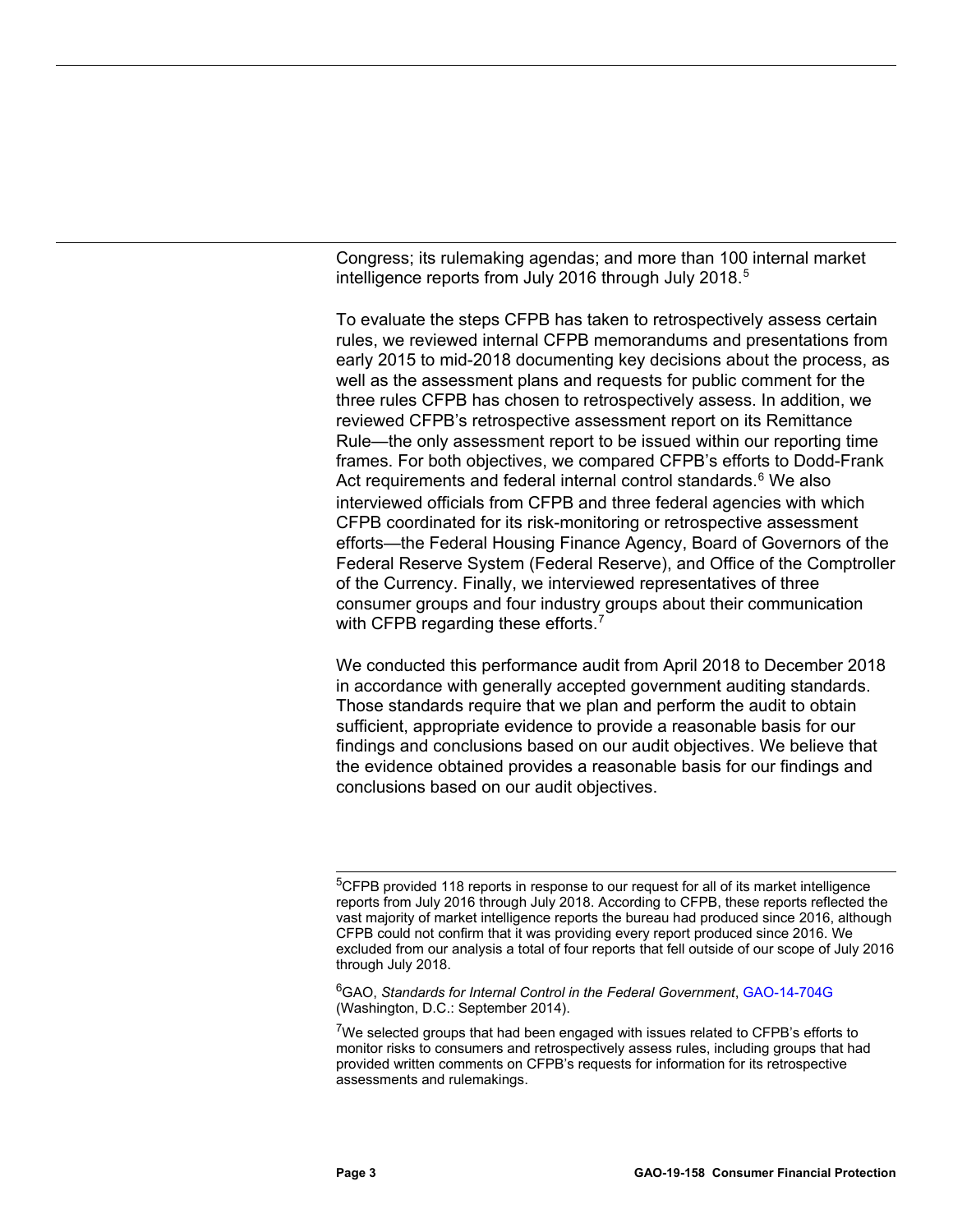<span id="page-7-0"></span>

| <b>Background</b> | CFPB's Research, Markets, and Regulations Division has primary<br>responsibility for CFPB's efforts to monitor market developments and<br>risks to consumers and to retrospectively assess rules. <sup>8</sup> As shown in<br>figure 1, the division is composed of the Office of Research, the Office of<br>Regulations, and the following four offices (collectively known as the<br>"Markets Offices"), which are focused on different consumer financial<br>markets: |
|-------------------|--------------------------------------------------------------------------------------------------------------------------------------------------------------------------------------------------------------------------------------------------------------------------------------------------------------------------------------------------------------------------------------------------------------------------------------------------------------------------|
|                   | The Office of Card, Payment, and Deposit Markets monitors credit<br>$\bullet$<br>cards, deposit accounts, prepaid cards, and remittances, as well as<br>other emerging forms of payment and related technologies, such as<br>mobile payments and virtual currencies. It also monitors data<br>aggregation services.                                                                                                                                                      |
|                   | The Office of Consumer Lending, Reporting, and Collection Markets<br>$\bullet$<br>monitors debt collection, debt relief, and consumer reporting and<br>scoring, as well as student, auto, and the small-dollar and personal<br>lending markets. <sup>9</sup>                                                                                                                                                                                                             |

- The Office of Mortgage Markets monitors the mortgage markets, including originations, servicing, and secondary markets.
- The Office of Small Business Lending Markets monitors credit to small businesses, including traditional lenders, specialty financing, and emerging technologies.

<span id="page-7-1"></span> $^8$ This report focuses on CFPB's monitoring authority under Section 1022 of the Dodd-Frank Act. While the Research, Markets, and Regulation Division plays a primary role in this monitoring, other CFPB divisions engage in monitoring of markets in the course of their responsibilities. For example, in the course of its work, the Supervision, Enforcement, and Fair Lending Division obtains information about activities by specific institutions that may relate to market developments and risks to consumers, but the activities of this division are not a focus of this report.

<span id="page-7-3"></span><span id="page-7-2"></span><sup>&</sup>lt;sup>9</sup>While there is no single, universal definition of small-dollar loans, the term generally refers to unsecured, nonmortgage consumer loans that are generally less than \$5,000. These loans may include various fees, interest rates, and terms.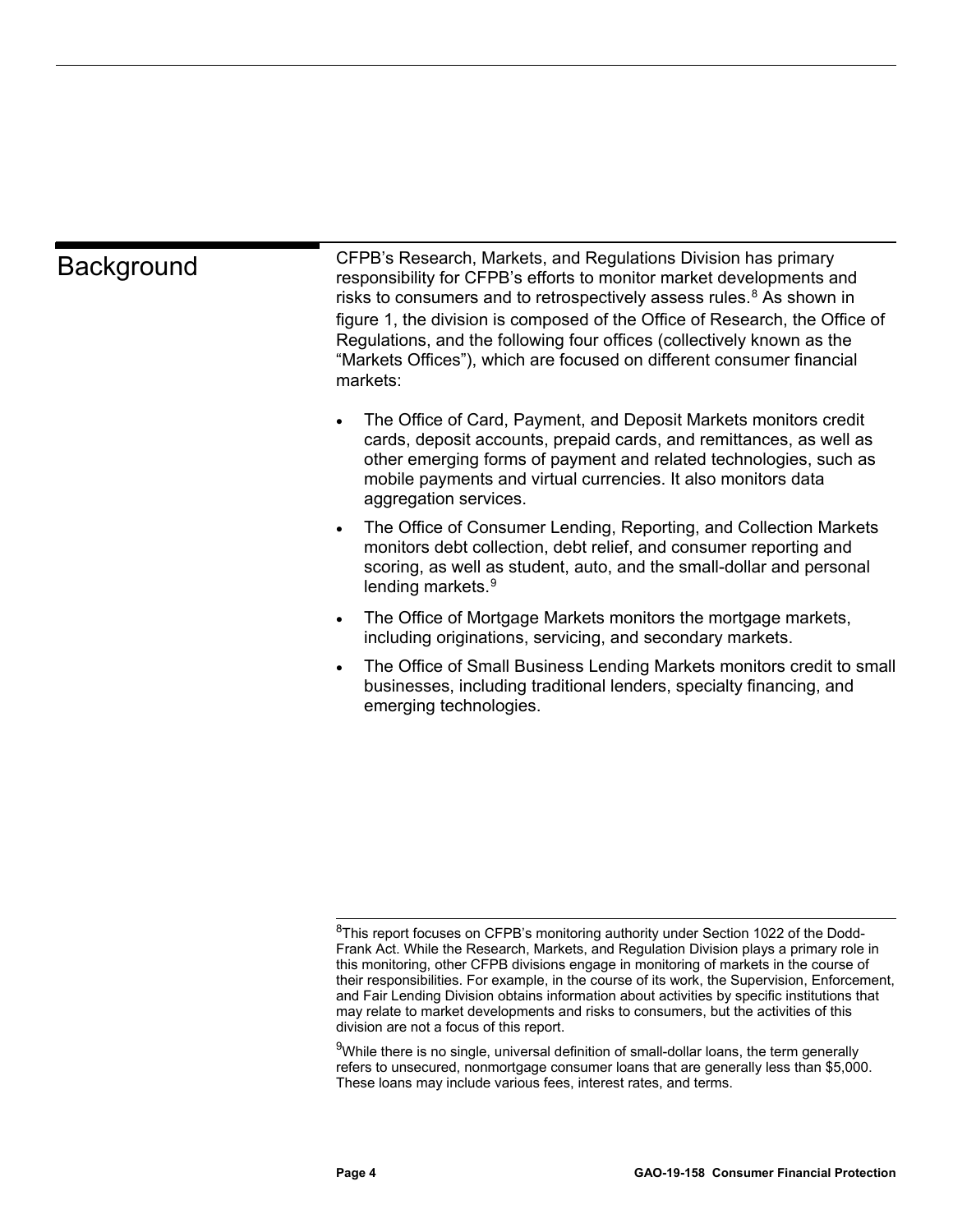<span id="page-8-0"></span>



<span id="page-8-1"></span>Source: Consumer Financial Protection Bureau. | GAO-19-158

The four Markets Offices are responsible for collecting and sharing market intelligence, helping to shape CFPB policy (including through participation on rulemaking teams), and helping to inform the marketplace through research and outreach. The Office of Research is responsible for conducting research to support the design and implementation of CFPB's consumer protection policies, including developing and writing any required cost-benefit analyses for rulemakings. Among other things, these offices research, analyze, and report on consumer financial markets issues. These offices also help inform the work of the Office of Regulations, which supports and provides strategic direction for CFPB's rulemaking, guidance, and regulatory implementation functions.

<span id="page-8-2"></span>The Markets Offices and the Office of Research contribute to CFPB's efforts to address the Dodd-Frank Act requirement that CFPB monitor for certain risks to consumers in support of its rulemaking and other functions. This provision states that CFPB may consider a number of factors in allocating its resources for risk-monitoring efforts with regard to consumer financial products and the markets for those products, such as consumers' understanding of a type of product's risks, the extent to which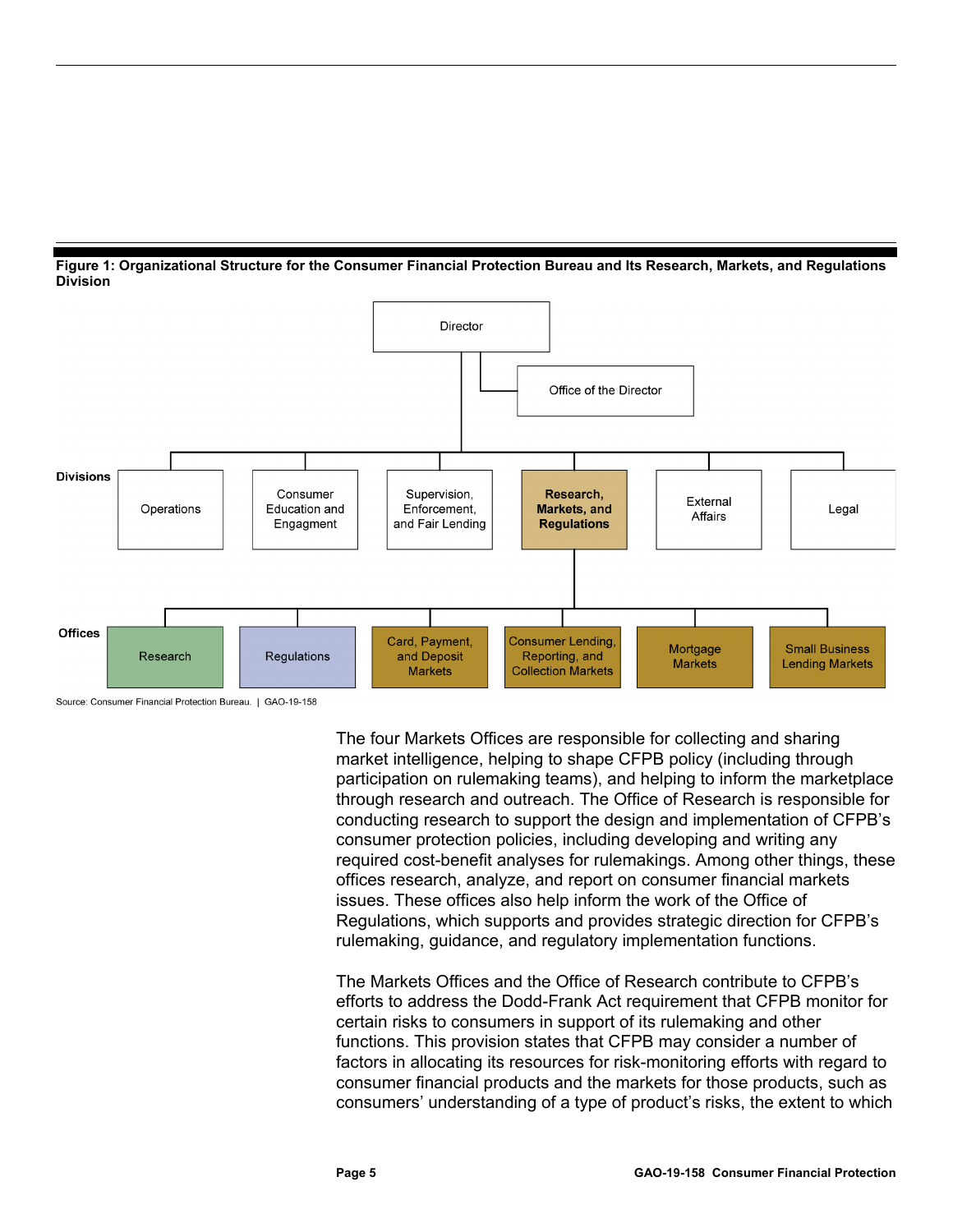existing law is likely to protect consumers, and any disproportionate effects on traditionally underserved consumers. Further, the Dodd-Frank Act gives CFPB authority in connection with such monitoring to gather information from time to time regarding the organization, business conduct, markets, and activities of covered persons or service providers from a variety of sources, including several sources specified in the act.<sup>[10](#page-10-1)</sup> Finally, this provision requires CFPB to issue at least one report of significant findings from its risk monitoring each calendar year.

The Office of Research has led CFPB's efforts to address the Dodd-Frank Act requirement that CFPB conduct assessments of each significant final rule or order it adopts and publish a report of the assessment no later than 5 years after the rule or order's effective date. Before publishing a report of its assessment, CFPB must invite public comment on whether the rule or order should be modified, expanded, or eliminated. In addition, the Dodd-Frank Act provides CFPB authority to require covered persons or service providers to provide information to help support these assessments, as well as to support its risk-monitoring activities.<sup>[11](#page-10-2)</sup>

In addition to the Research, Markets, and Regulations Division, other CFPB divisions and offices conduct outreach to help inform CFPB policy

<sup>11</sup> Section 1024 of the Dodd-Frank Act provided CFPB with authority to supervise entities, other than depository institutions or insured credit unions, that provide certain consumer financial products or services. This authority also extends to service providers. This section also charges CFPB with requiring reports and conducting examinations of the nondepository entities the section covers for purposes of detecting and assessing associated risks to consumers and markets for consumer financial products and services, among other things. *See* 12 U.S.C. § 5514(b)(1). Section 1025 of the Dodd-Frank Act also provided CFPB with additional authority to require reports from certain large banks and credit unions and other covered persons for the purpose of assessing compliance with federal consumer financial laws, obtaining information about the activities subject to such laws and the associated compliance systems or procedures of such covered persons, and detecting and assessing associated risks to consumers and markets for consumer financial products and services. *See* 12 U.S.C. § 5515; *see also* 12 U.S.C. § 5516. CFPB may also require a nondepository institution to provide certain information in order to assess whether the nondepository institution is a covered person. 12 U.S.C. § 5512(c)(5).

 $1012$  U.S.C. § 5512(c)(4). As defined by the Dodd-Frank Act, "covered persons" include any person that engages in offering or providing a consumer financial product or service and any affiliate of such a person if such affiliate acts as a service provider to such person. 12 U.S.C. § 5481(6). "Service providers" include any person that provides a material service to a covered person in connection with the offering or provision by such covered person of a consumer financial product or service, including a person that participates in designing, operating, or maintaining the consumer financial product or service, or processes transactions relating to the consumer financial product or service. 12 U.S.C. § 5481(26).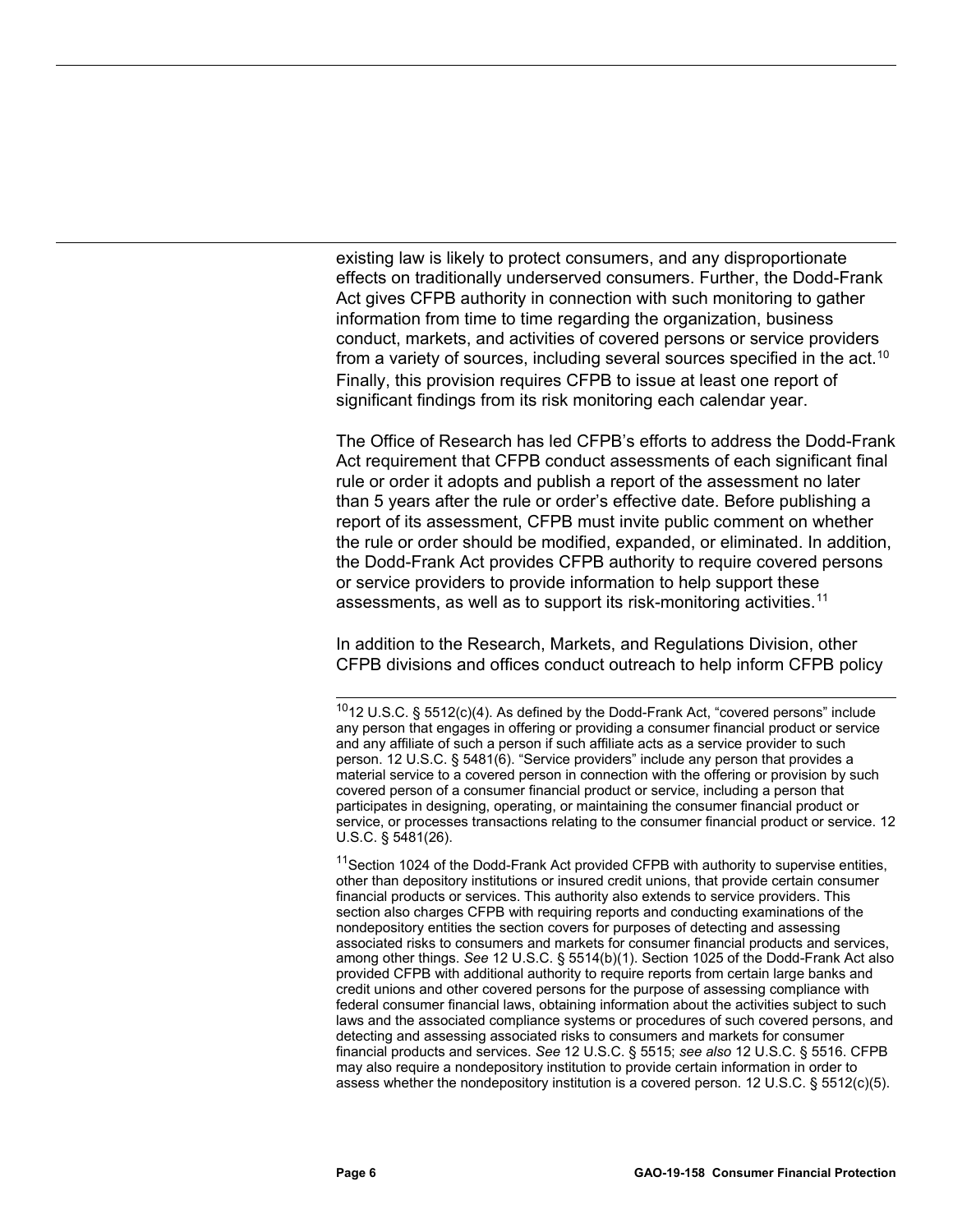making. For example, CFPB's External Affairs Division facilitates conversation with stakeholders, such as Congress, financial institutions, state governments, and the public. In addition, in the Consumer Education and Engagement Division, the Office of Consumer Response manages the intake of and response to complaints about consumer financial products and services. All of the divisions report to the Director. In November 2017, the President designated a new Acting Director of CFPB, and in December 2018, the Senate voted to confirm a new Director of the bureau.

summarize or analyze observed market developments and trends, and

<span id="page-10-0"></span>CFPB Monitors Consumer Financial Markets to Inform Policy but Does Not **Systematically** Prioritize Consumer Risks

<span id="page-10-2"></span><span id="page-10-1"></span>

| <b>CFPB Routinely Monitors</b><br><b>Market Trends and</b><br><b>Collects Targeted</b><br>Information for<br><b>Rulemaking and Other</b><br><b>Purposes</b> | To address the Dodd-Frank Act consumer risk-monitoring requirement,<br>CFPB routinely monitors consumer financial markets through a variety of<br>methods. It also conducts more targeted market monitoring to support<br>rulemaking and other agency functions.                                                                                                                   |
|-------------------------------------------------------------------------------------------------------------------------------------------------------------|------------------------------------------------------------------------------------------------------------------------------------------------------------------------------------------------------------------------------------------------------------------------------------------------------------------------------------------------------------------------------------|
| Routine Monitoring                                                                                                                                          | CFPB collects and monitors routine market data and other market<br>intelligence through a combination of internal and external data sources<br>and outreach (see fig. 2). Markets Offices staff use information from these<br>sources to analyze market trends and identify emerging risks that may<br>require greater attention. Staff produce monthly and quarterly reports that |

they distribute them bureau-wide.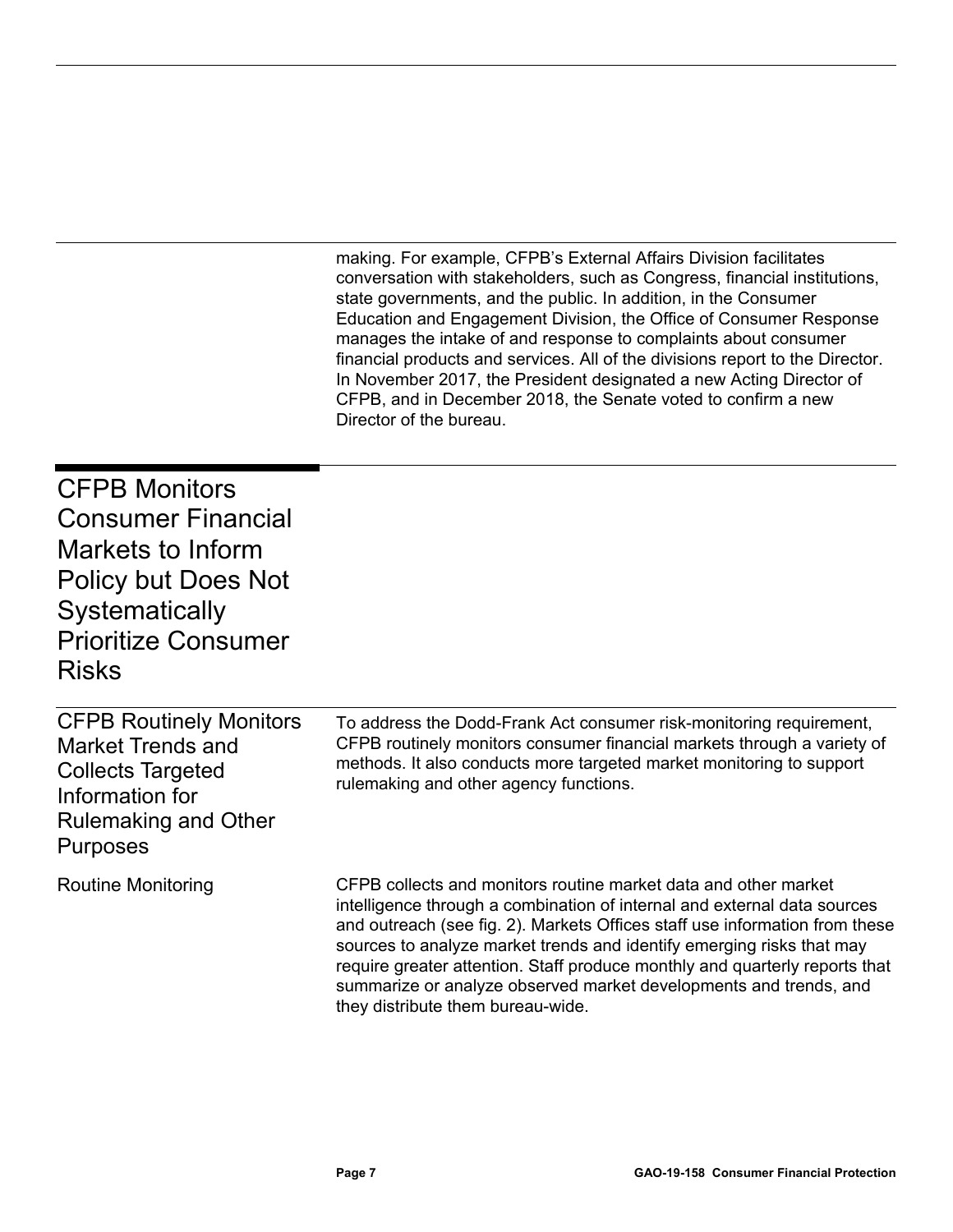

#### <span id="page-11-0"></span>**Figure 2: Information Sources for CFPB's Routine Market Monitoring**

Source: GAO analysis of CFPB information. | GAO-19-158

**CFPB internal data and research.** Staff in CFPB's Markets Offices use CFPB data and research to identify and monitor risks. For example, in our review of CFPB's market intelligence reports from July 2016 through July 2018, we observed the following frequently cited internal CFPB data sources:

- **Consumer complaints submitted to CFPB.** Markets Offices staff monitor consumer complaints to track trends and potential problems in the marketplace. For example, monthly mortgage trend reports we reviewed cited changes in total numbers of mortgage complaints, as well as in complaints related to private mortgage insurance, escrow accounts, and other mortgage-related topics.
- **Consumer Credit Trends tool.** This tool is based on a nationally representative sample of commercially available, anonymized credit records. Markets Offices staff use this tool to monitor conditions and outcomes for specific groups of consumers in markets for mortgages, credit cards, auto loans, and student loans. For example, CFPB monthly auto market trend reports cited the tool as a source for information on changes in the volume of auto loans by neighborhood income.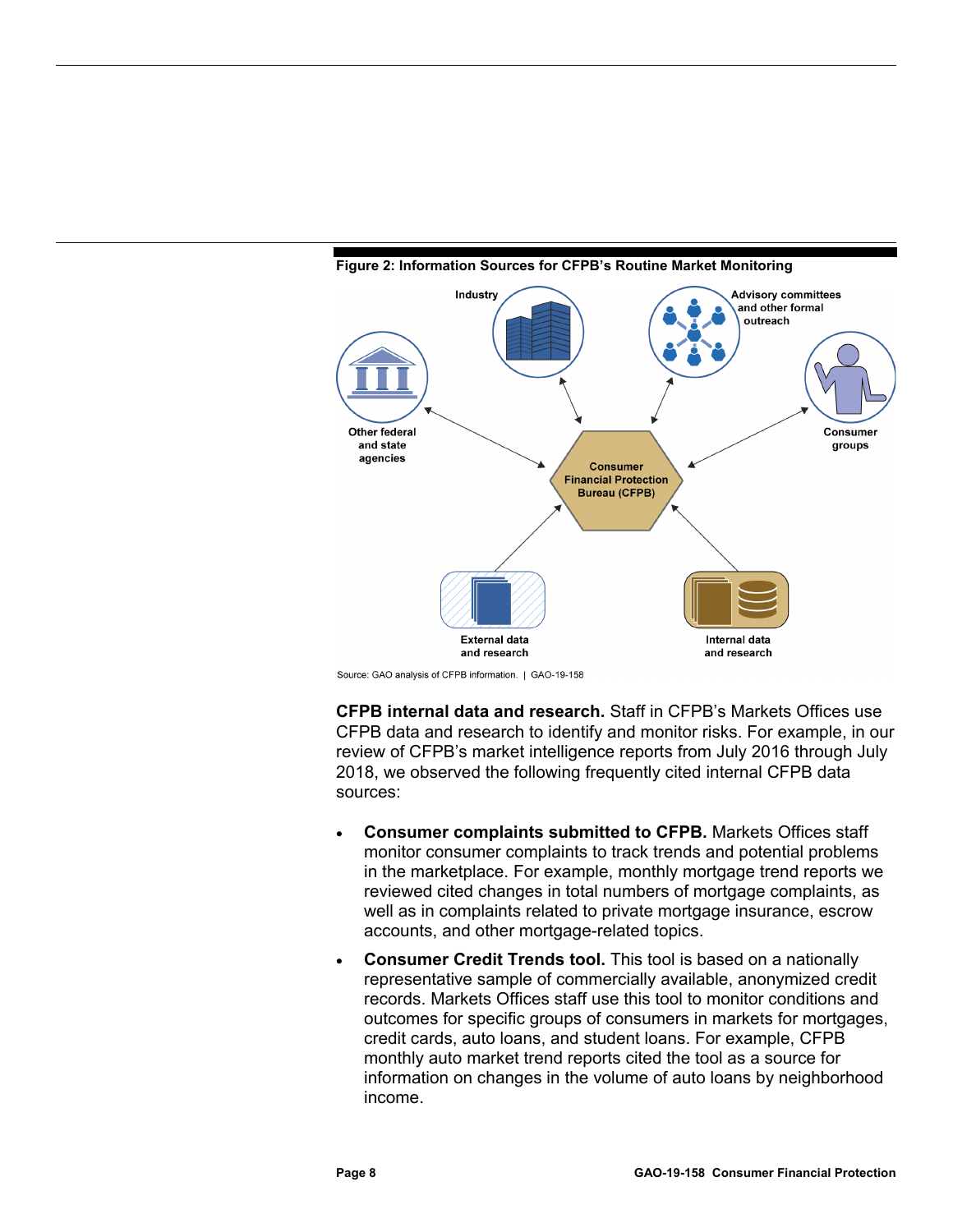• **Home Mortgage Disclosure Act data.** CFPB maintains loan-level data that mortgage lenders report pursuant to the Home Mortgage Disclosure Act.<sup>[12](#page-13-0)</sup> According to CFPB, Markets Offices staff use the data for their market monitoring, which can include analysis to determine whether lenders are serving the housing needs of their communities and to identify potentially discriminatory lending patterns.

**External data and research.** In addition to its internal databases, CFPB obtains external market data from a number of public and proprietary data sources. The market intelligence reports we reviewed included the following commonly cited external sources, among others:

- federal databases and research, such as the Federal Reserve Bank of New York's Quarterly Report on Household Debt and Credit;
- publicly available information from sources such as industry websites, mainstream news publications, and publicly traded companies' financial statements.
- proprietary data from sources such as data analytics services and credit reporting agencies.[13](#page-13-1)

**Engagement with industry representatives.** CFPB also gathers market intelligence from engagement with industry representatives. Market intelligence reports we reviewed cited several meetings with industry representatives and regular CFPB attendance at industry conferences. Representatives of two trade groups we interviewed told us that CFPB had sometimes proactively reached out to them regarding areas of potential risk. According to CFPB, in fiscal year 2018, Markets Offices staff conducted an average of about 50 meetings with industry per month and held intelligence-gathering meetings across various consumer financial markets throughout the year.

**Engagement with consumer organizations.** CFPB's External Affairs Division, which is responsible for engagement with the nonprofit sector,

 $13$ CFPB Markets Offices staff told us that beginning in fiscal year 2019, they would use fewer externally sourced data resources—such as certain syndicated datasets they used to support their market monitoring activities—as a result of budget decisions. However, staff stated that they did not expect the budget constraints to affect their market coverage.

<sup>&</sup>lt;sup>12</sup>The Home Mortgage Disclosure Act of 1975 requires certain financial institutions to collect, report, and disclose data about originations and purchases of mortgage loans as well as mortgage loan applications that do not result in originations. *See* Pub. L. No. 94- 200, 89 Stat. 1124, 1125-26 (1975) (codified at 12 U.S.C. § 2803). CFPB issued Regulation C pursuant to the Home Mortgage Disclosure Act. *See* 12 C.F.R. pt. 1003.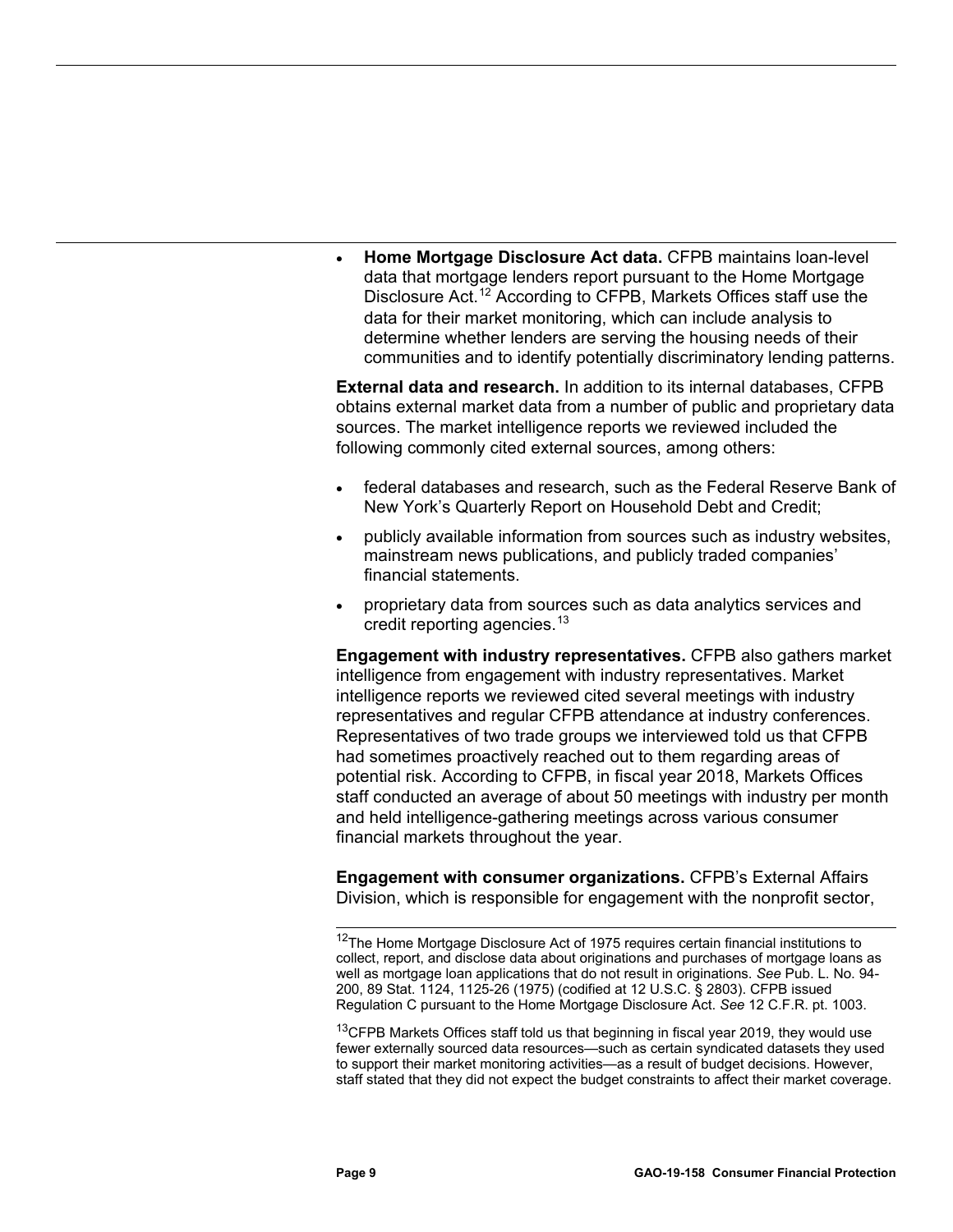facilitates most communication between Markets Offices staff and consumer organizations to help inform staff's risk monitoring efforts. According to CFPB, between January and September 2018, staff from the External Affairs and Research, Markets, and Regulation divisions held an average of about four meetings per month with consumer organizations and nonprofit stakeholders, and Markets Offices staff said these meetings provided information useful in monitoring markets. Two of the three consumer organizations we interviewed noted that their communication with CFPB had decreased since late 2017. However, one group noted that external engagement has typically been greater when CFPB is going through a rulemaking and that rulemaking activity had slowed in the last year.

**Advisory committees and other formal outreach.** CFPB obtains information on consumer financial issues and emerging market trends from various advisory groups and other formal outreach. In 2012, CFPB established a consumer advisory board, in accordance with a Dodd-Frank Act requirement. It also established three additional advisory councils (community bank, credit union, and academic) to obtain external perspectives on issues affecting its mission. The groups, which include subgroups focused on various consumer financial market areas or issues, met regularly through 2017. CFPB dismissed the existing members of the consumer advisory board and community bank and credit union advisory councils in June 2018 and reconstituted the groups with new, smaller memberships that resumed meeting in September 2018.<sup>[14](#page-14-0)</sup> In addition, from July 2016 to mid-November 2018, CFPB solicited public input through public field hearings and town hall meetings on issues such as debt collection, consumer access to financial records, and elder financial abuse, among other issues.

**Coordination with other regulators.** CFPB engages with the federal prudential regulators and other federal and state agencies to inform its routine market-monitoring efforts. This engagement can occur through mechanisms such as working groups, task forces, and informationsharing agreements. For example, CFPB is a member of a working group

<span id="page-13-0"></span> $14$ In addition to reconstituting the advisory groups, CFPB announced that it planned to increase its external outreach through additional town halls, roundtable discussions, and other tools. See Consumer Financial Protection Bureau, "Transforming the Way We Engage," June 6, 2018, accessed September 26, 2018,

<span id="page-13-1"></span>[https://www.consumerfinance.gov/about-us/blog/transforming-way-we-engage/.](https://www.consumerfinance.gov/about-us/blog/transforming-way-we-engage/) CFPB did not alter the membership of the academic advisory council other than to replace members whose terms had expired.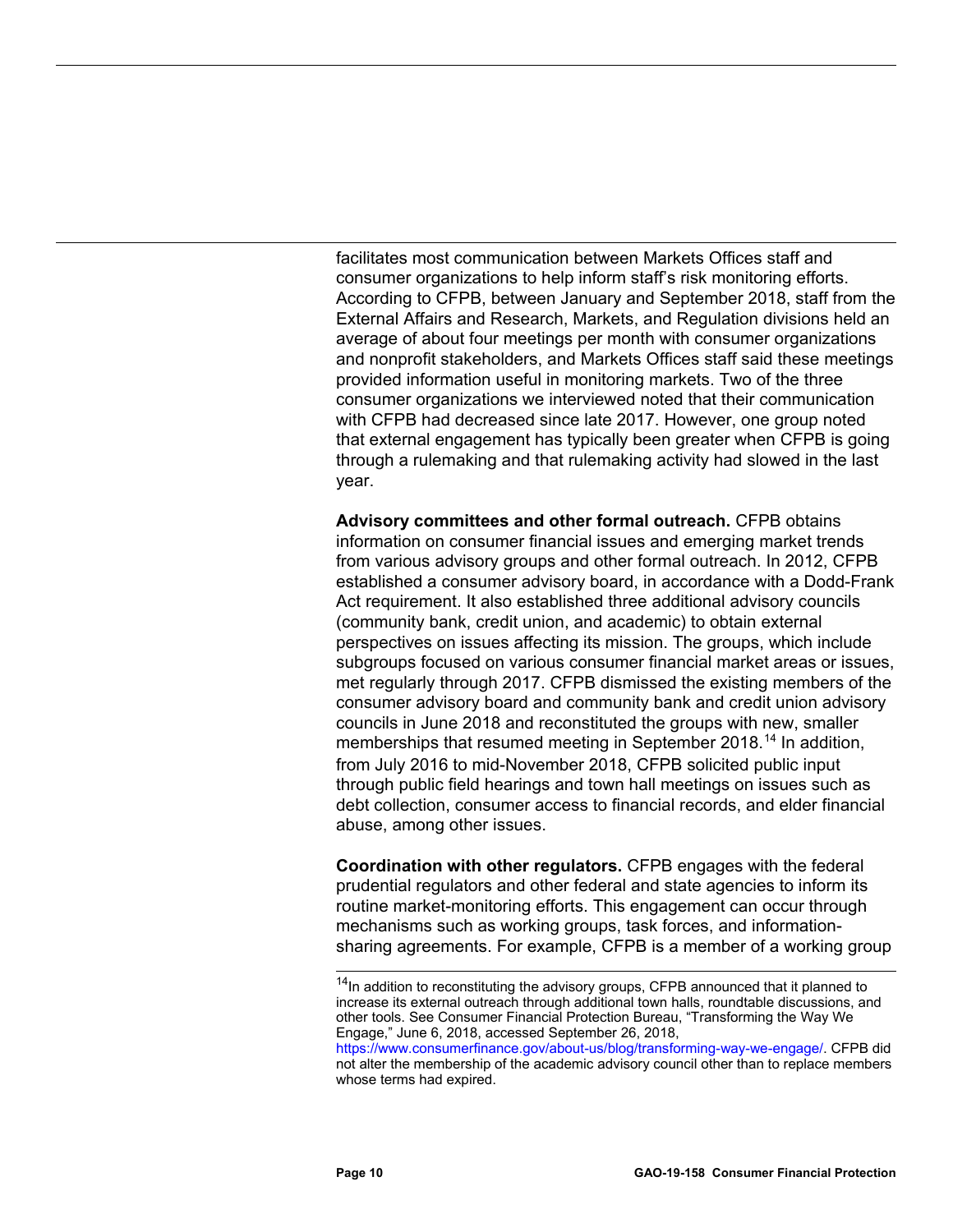of federal housing agencies, whose members share market intelligence and discuss risks they have observed in the mortgage markets. Markets Offices staff also receive quarterly, publicly available bank and credit union call report data through the Federal Financial Institutions Examination Council and the National Credit Union Administration, with which it has information-sharing agreements.<sup>[15](#page-15-0)</sup>

CFPB has supplemented its routine monitoring by conducting targeted research and data collection to inform rulemaking efforts, meet statutory reporting requirements, and learn more about a particular market for consumer financial products. As noted earlier, the Dodd-Frank Act authorizes CFPB to collect certain data from covered persons and service providers. Targeted Monitoring

> Since July 2016, to support bureau rulemaking efforts, Markets Offices staff have augmented their routine monitoring with targeted use of supervisory data collected through CFPB's examinations of covered persons and service providers. The Research, Markets, and Regulations Division has a formal information-sharing agreement with CFPB's Supervision, Enforcement, and Fair Lending Division. Under this agreement, staff in the Office of Small Business Lending Markets used supervisory information on common data terminology used by business lenders to inform recommendations on data elements that should be included in a potential small business data collection rule.[16](#page-15-1) In addition, as discussed below, Markets Offices staff reviewed aggregated and anonymized supervisory information from CFPB's examinations of payday lenders for research that informed the November 2017 Payday,

<sup>&</sup>lt;sup>15</sup>Call reports are financial condition reports that institutions submit to regulators. The Federal Financial Institutions Examination Council is a formal interagency body empowered to prescribe uniform principles and standards, including report forms, for the federal examination of financial institutions. Its members include a Governor of the Board of Governors of the Federal Reserve System, the Chairman for the Board of Directors for the Federal Deposit Insurance Corporation, the Chairman of the National Credit Union Administration Board, the Comptroller of the Currency, and the Director of CFPB.

<span id="page-14-0"></span><sup>&</sup>lt;sup>16</sup>Since 2015, CFPB has been conducting pre-rule efforts to inform a potential small business data collection rule to be issued pursuant to Section 1071 of the Dodd-Frank Act. Such a rule would clarify the requirement in Section 1071 for financial institutions to report information to CFPB concerning credit applications made by women-owned, minorityowned, and small businesses. The purpose of the Section 1071 requirement is to facilitate enforcement of fair lending laws and enable communities, governmental entities, and creditors to identify business and community development needs and opportunities for women-owned, minority-owned, and small businesses. In its fall 2018 rulemaking agenda, CFPB moved this rulemaking effort from the pre-rule stage to long-term actions.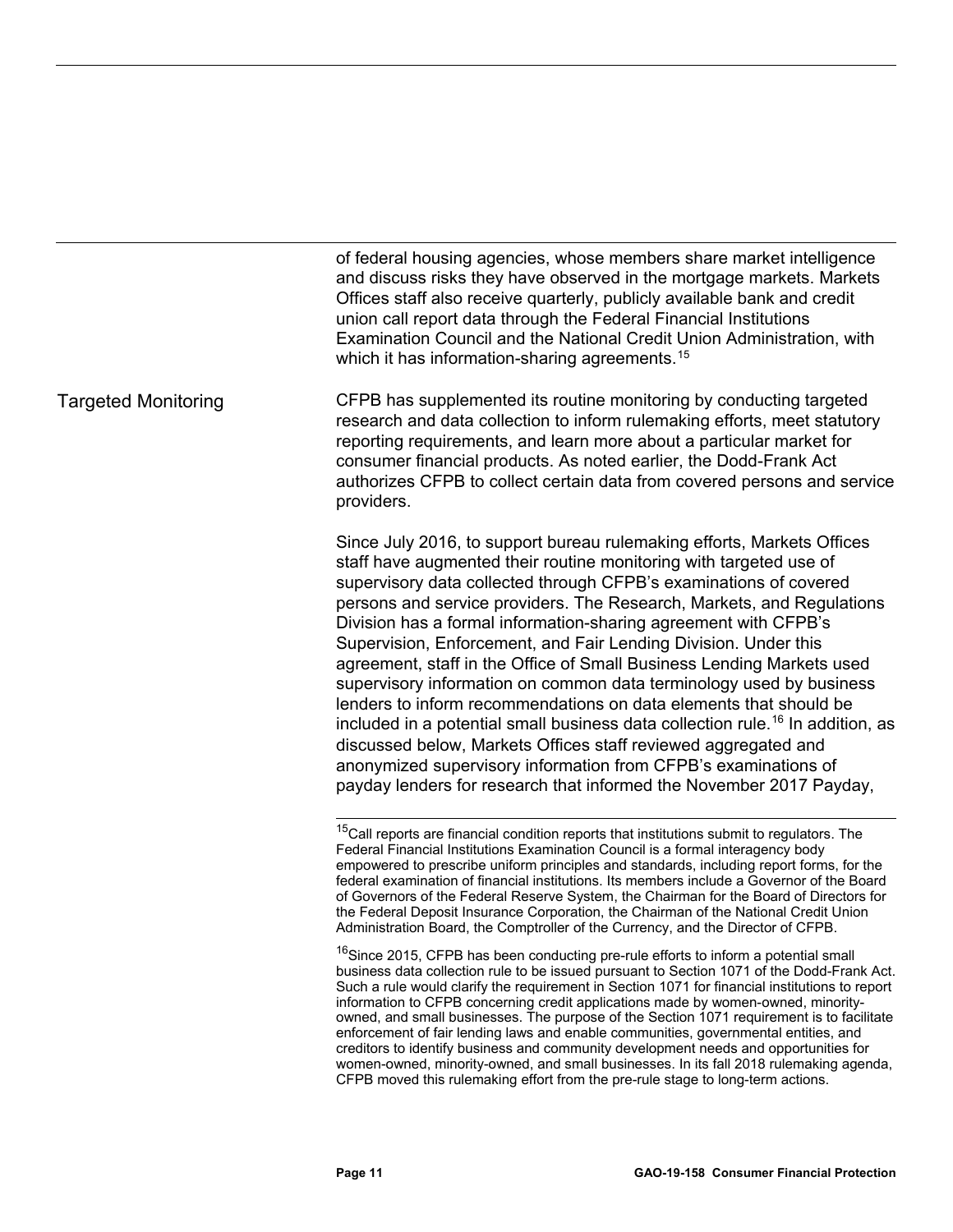Vehicle Title, and Certain High-Cost Installment Loans Rule, also referred to as the Payday Rule.<sup>[17](#page-16-0)</sup>

In addition to rulemaking, CFPB has conducted targeted risk-monitoring activities to support certain statutory reporting requirements. For its mandated biennial credit card study, CFPB used its data-collection authorities under the Dodd-Frank Act to make four mandatory information requests to a total of 15 credit card issuers.<sup>[18](#page-16-1)</sup> According to CFPB officials, this study and other statutory reporting efforts—such as the bureau's annual report on the Fair Debt Collection Practices Act—also support their market-monitoring efforts under the Dodd-Frank Act. CFPB notified the relevant federal and state regulators of its impending requests to the credit card issuers under those regulators' supervision.

Finally, CFPB has sometimes engaged in targeted data collection to learn more about specific areas of potential consumer financial risk. In some cases, CFPB has used its Dodd-Frank Act data collection authority under Section 1022 to require a company to provide data. For example, to understand developments with respect to person-to-person payments, CFPB required a payment processing company to provide certain information regarding its system. In other cases, CFPB has obtained targeted data through voluntary agreements with other regulators. For instance, in January 2018, CFPB reached an agreement with the Federal Reserve to obtain supervisory data on bank holding companies' and intermediate holding companies' mortgage and home equity loan portfolios. According to CFPB officials, they plan to use the data to monitor trends and risks in the mortgage market and inform bureau policy making.

<span id="page-15-0"></span><sup>&</sup>lt;sup>17</sup>The Pavdav Rule regulates the underwriting of certain personal loans with short term or balloon-payment structures, as well as lenders' payment withdrawal practices for those loans and certain additional installment loan products. *See* Payday, Vehicle Title, and Certain High-Cost Installment Loans, 82 Fed. Reg. 54472 (Nov. 17, 2017) (codified at 12 C.F.R. pt. 1041).

<span id="page-15-1"></span><sup>&</sup>lt;sup>18</sup>The Dodd-Frank Act transferred the biennial credit card study from the Board of Governors of the Federal Reserve to CFPB. *See* Credit Card Accountability Responsibility and Disclosure Act, Pub. L. No. 111-24 § 502(a), 123 Stat. 1734, 1755 (2009) (codified at 15 U.S.C. § 1616); The Dodd-Frank Act, Pub. L. No. 111-203 § 1061(b)(1), 124 Stat. 1376, 2036 (2010) (codified at 12 U.S.C. § 5581). According to CFPB, 15 credit card issuers received at least one such request, although CFPB did not send any one request to more than 9 issuers.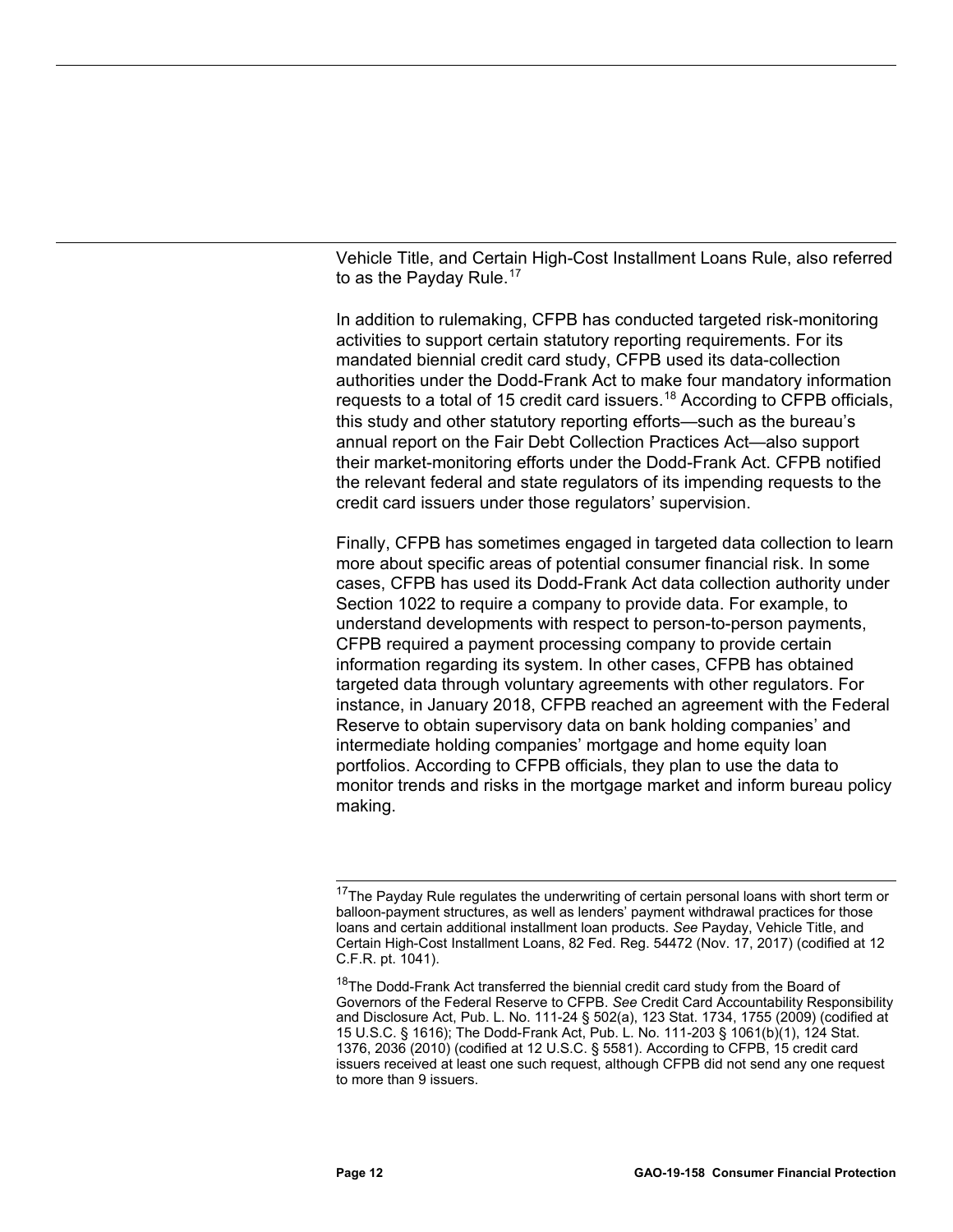# Monitoring of Consumer Risks Has Informed CFPB's Rulemaking and Other Efforts

The market monitoring conducted by CFPB's Markets Offices staff contributes to bureau rulemaking and other functions, such as supervision, guidance to industry, consumer education, and reporting.

**Rulemaking.** Since July 2016, CFPB's market-monitoring efforts have informed certain rulemaking efforts. For example, Markets Offices analysis of the small-dollar lending market informed CFPB's November 2017 Payday Rule, according to staff and the proposed and final rules.<sup>[19](#page-17-0)</sup> Staff said they had found that some borrowers were caught in a cycle of using payday loan products without the ability to repay the loans. Under the final rule, lenders for certain loans must reasonably determine up front that borrowers can afford to make the payments on their loans without needing to re-borrow within 30 days, while still meeting their basic living and other expenses. In addition, CFPB's November 2016 Prepaid Accounts Rule reflected market-monitoring information and other research that staff helped collect on prepaid accounts.<sup>[20](#page-17-1)</sup> The rule incorporated findings from CFPB's 2014 analysis of prepaid account agreements, which CFPB conducted to understand the potential costs and benefits of extending existing regulatory provisions—such as error resolution protections—to such agreements.<sup>[21](#page-17-2)</sup> Further, CFPB's market

[https://www.consumerfinance.gov/about-us/newsroom/public-statement-regarding-payday](https://www.consumerfinance.gov/about-us/newsroom/public-statement-regarding-payday-rule-reconsideration-and-delay-compliance-date/) [-rule-reconsideration-and-delay-compliance-date/.](https://www.consumerfinance.gov/about-us/newsroom/public-statement-regarding-payday-rule-reconsideration-and-delay-compliance-date/)

<span id="page-16-1"></span>21See Consumer Financial Protection Bureau, *Study of Prepaid Account Agreements* (Washington, D.C.: November 2014).

<sup>&</sup>lt;sup>19</sup>CFPB announced in January 2018 that it intended to reconsider the Payday Rule through the rulemaking process. See Consumer Financial Protection Bureau, "CFPB Statement on Payday Rule," January 16, 2018, accessed September 12, 2018, [https://www.consumerfinance.gov/about-us/newsroom/cfpb-statement-payday-rule/.](https://www.consumerfinance.gov/about-us/newsroom/cfpb-statement-payday-rule/) In October 2018, CFPB announced that it expected to issue proposed rules in January 2019 that would reconsider the Payday Rule's ability-to-repay provisions and address the rule's compliance date. See Consumer Financial Protection Bureau, "Public Statement Regarding Payday Rule Reconsideration and Delay of Compliance Date," October 26, 2018, accessed October 26, 2018,

<span id="page-16-0"></span><sup>&</sup>lt;sup>20</sup>According to CFPB, prepaid accounts are among the fastest growing consumer financial products in the United States. Consumers generally can use these accounts to make payments, store funds, or withdraw cash at automated teller machines, among other uses. The Prepaid Accounts Rule created consumer protections for prepaid accounts under Regulation E, which implemented the Electronic Fund Transfer Act, and Regulation Z, which implemented the Truth in Lending Act. In February 2018, after outreach to industry regarding the rule's implementation, CFPB issued a final amended rule that included changes intended to facilitate compliance and reduce burden on issuers. It also extended the overall effective date to April 1, 2019. *See* Rules Concerning Prepaid Accounts Under the Electronic Fund Transfer Act (Regulation E) and the Truth in Lending Act (Regulation Z), 83 Fed. Reg. 6364 (Feb. 13, 2018).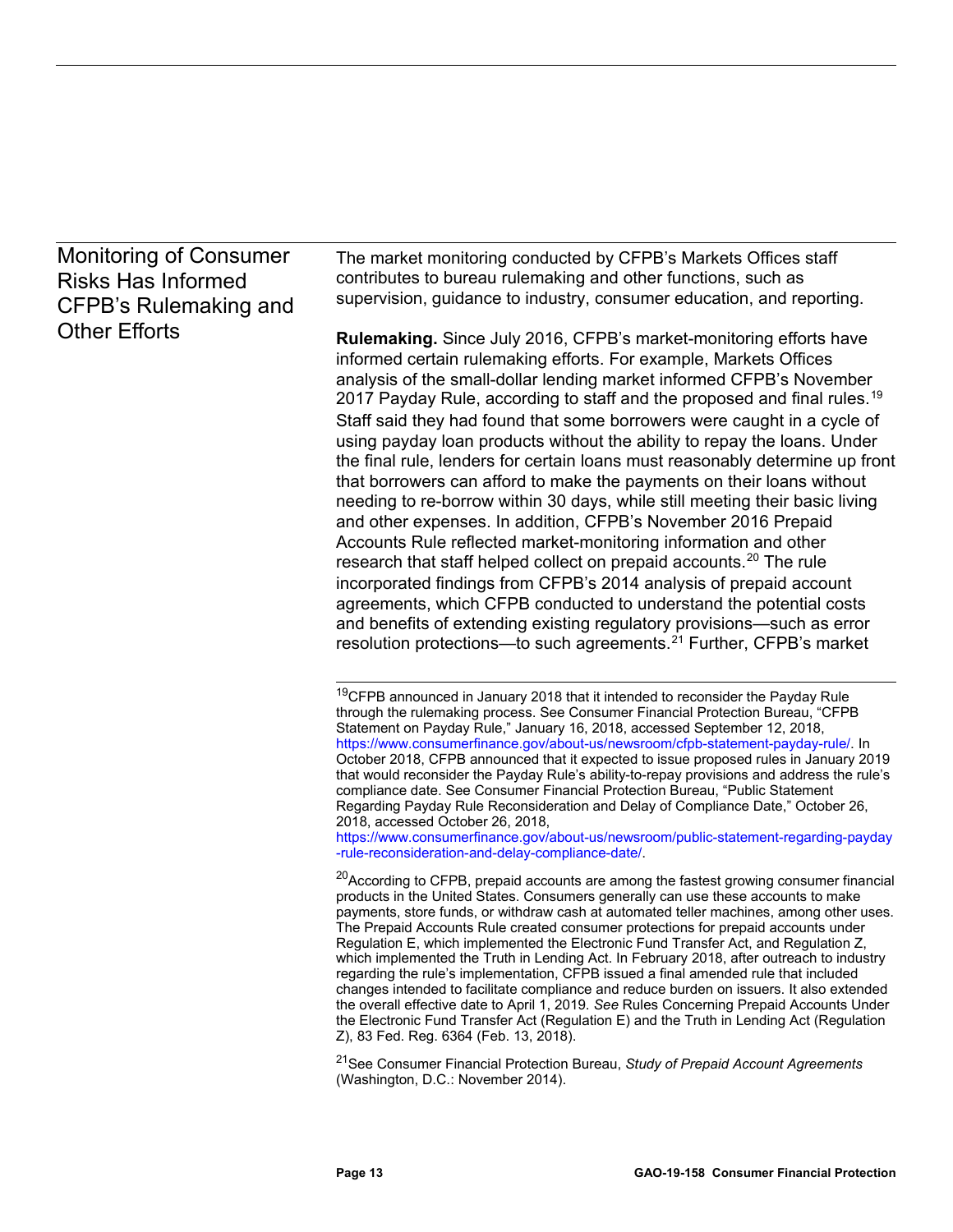intelligence reports we reviewed from 2017 and 2018 reflected Markets Offices staff's communication with industry regarding a debt-collection rule—a topic that has been on CFPB's public rulemaking agenda since 2013, based in part on market-monitoring findings.

**Industry supervision and policy positions.** Markets Offices staff's market-monitoring findings have informed CFPB's efforts to supervise institutions and communicate policy positions to industry participants. Staff assist the Supervision, Enforcement, and Fair Lending Division in its annual risk-based prioritization process. In 2018, for example, staff provided information on market size and risk for more than a dozen market areas, which helped the supervision division prioritize its coverage of those market areas in its examination schedule. Markets Offices staff told us they also have met frequently with supervision staff to share issues identified through monitoring and determine whether supervisory guidance or related actions would be appropriate to address them. Further, according to CFPB, market-monitoring information supported bureau leadership's public statements on selected market developments and informed policy documents, such as consumer protection principles on financial technology.<sup>[22](#page-18-0)</sup>

<span id="page-17-0"></span>**Consumer education.** CFPB's risk monitoring has informed its broader consumer education efforts. CFPB's Consumer Education and Engagement Division provides financial education tools, including blogs and print and online guides on financial topics such as buying a home, choosing a bank or credit union, or responding to debt collectors. Markets Offices staff provided us with several examples of consumer education materials for which they had contributed subject-matter expertise since July 2016. Examples included a consumer advisory on credit repair services and blog posts on mortgage closing scams and tax refund advance loans.

<span id="page-17-1"></span>**Public reports.** CFPB's market-monitoring findings have informed several of its public reports since July 2016. According to CFPB officials, when Markets Offices staff identify risks they think could be mitigated by public communications to consumers, they work with the Consumer Education and Engagement Division, as well as other divisions, to publish

<span id="page-17-2"></span> <sup>22</sup>Consumer Financial Protection Bureau, *Consumer Protection Principles: Consumer-Authorized Financial Data Sharing and Aggregation* (Washington, D.C.: October 2017).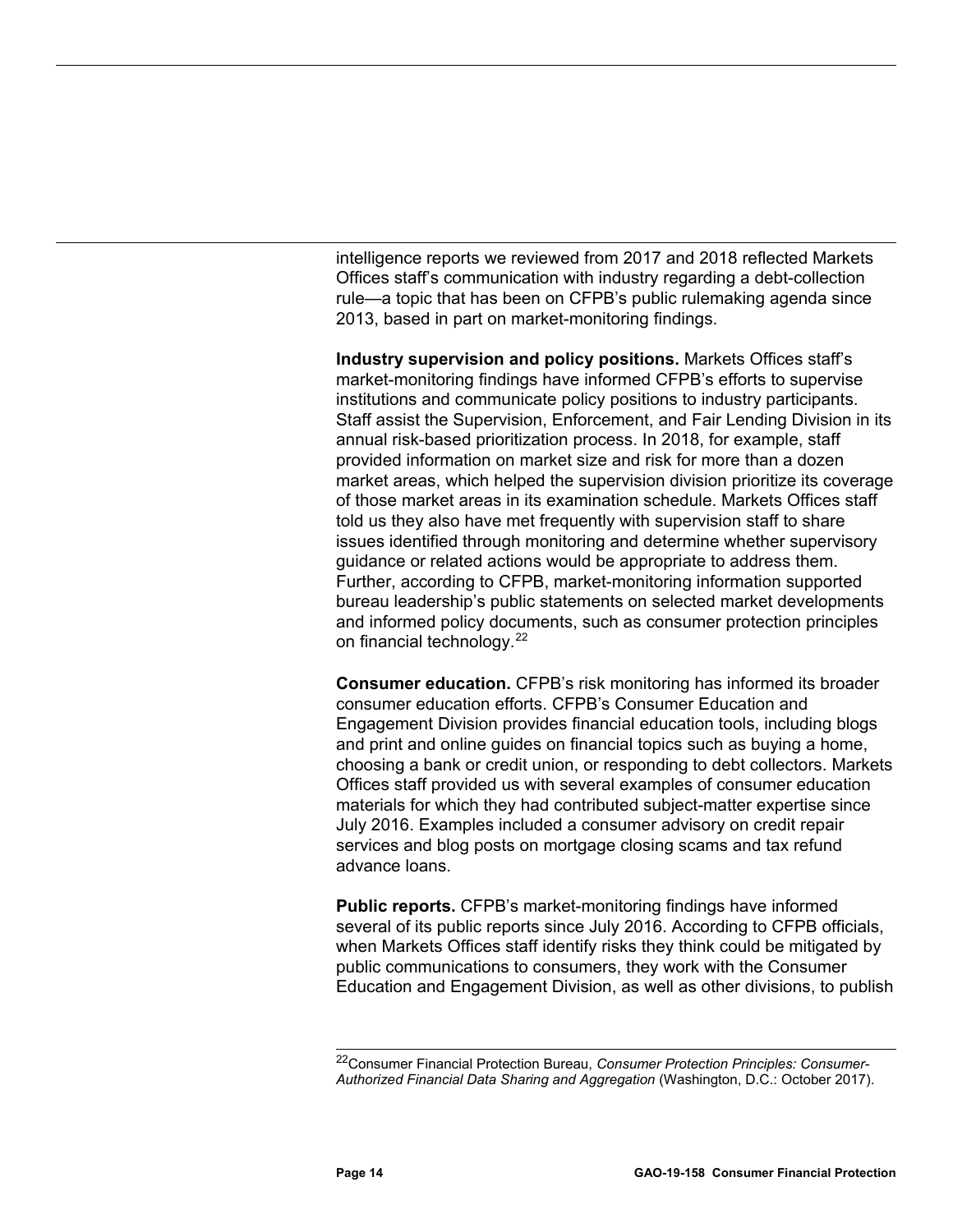<span id="page-18-0"></span>

|                                                                                                                                                | relevant material. <sup>23</sup> As noted earlier, the Dodd-Frank Act requires CFPB<br>to issue at least one report annually of significant findings from its<br>monitoring of risks to consumers in the offering or provision of consumer<br>financial products or services. CFPB officials stated that this requirement<br>is addressed by the first section of CFPB's semiannual reports to<br>Congress, which discusses significant problems consumers face in<br>shopping for or obtaining consumer financial products and services. <sup>24</sup><br>CFPB officials further noted that other public CFPB reports include<br>information related to risks to consumers and may also respond to the<br>annual Dodd-Frank Act reporting requirement. For example, CFPB's<br>December 2017 biennial report on the consumer credit card market<br>discussed credit card debt collection and persistent indebtedness faced<br>by some consumers, among other consumer financial risks. In addition,<br>CFPB's quarterly consumer credit trend reports have discussed risks<br>related to consumers financing auto purchases with longer-term loans. |
|------------------------------------------------------------------------------------------------------------------------------------------------|-----------------------------------------------------------------------------------------------------------------------------------------------------------------------------------------------------------------------------------------------------------------------------------------------------------------------------------------------------------------------------------------------------------------------------------------------------------------------------------------------------------------------------------------------------------------------------------------------------------------------------------------------------------------------------------------------------------------------------------------------------------------------------------------------------------------------------------------------------------------------------------------------------------------------------------------------------------------------------------------------------------------------------------------------------------------------------------------------------------------------------------------------------|
| <b>CFPB Lacks a Systematic</b><br><b>Bureau-Wide Process for</b><br><b>Prioritizing Which</b><br><b>Consumer Financial Risks</b><br>to Address | CFPB currently lacks a systematic, bureau-wide process for prioritizing<br>financial risks facing consumers—using information from its market<br>monitoring, among other sources—and for considering how it will use its<br>tools to address those risks. In 2015, CFPB initiated such a process, but<br>CFPB officials said that the most recent round of this process was<br>completed in 2017 and that its leadership has not yet decided whether to<br>continue using the process. In a February 2016 public report, CFPB<br>described this process (which CFPB refers to internally as "One Bureau")<br>for deploying shared bureau-wide resources to address some of the most<br>troubling problems facing consumers. <sup>25</sup> According to the report, through<br>this One Bureau process, CFPB prioritized problems that pose risks to                                                                                                                                                                                                                                                                                                 |
|                                                                                                                                                | <sup>23</sup> As part of its strategic planning process, CFPB sets annual performance goals related to<br>the number of reports it will publish on consumer decision making, consumer financial<br>products and markets, and the effects of consumer financial regulations and policies. For<br>fiscal years 2018 and 2019, CFPB set targets of six reports. CFPB told us that as of June<br>2018, it had published eight reports for fiscal year 2018.                                                                                                                                                                                                                                                                                                                                                                                                                                                                                                                                                                                                                                                                                             |
|                                                                                                                                                | <sup>24</sup> Section 1016 of the Dodd-Frank Act requires semiannual reports to Congress, which<br>must include—among other information—a discussion of the significant problems faced by<br>consumers in shopping for or obtaining consumer financial products or services. See<br>Dodd-Frank Wall Street Reform and Consumer Protection Act, Pub. L. No. 111-203 §<br>1016, 124 Stat. 1376, 1974 (2010) (codified at 12 U.S.C. § 5496). For example, this<br>section of CFPB's April 2018 report highlighted two topics: challenges faced by<br>consumers who lack a credit record and CFPB's work on financial education.                                                                                                                                                                                                                                                                                                                                                                                                                                                                                                                        |
|                                                                                                                                                | <sup>25</sup> Consumer Financial Protection Bureau, Policy Priorities over the Next Two Years<br>(Washington, D.C.: Feb. 25, 2016).                                                                                                                                                                                                                                                                                                                                                                                                                                                                                                                                                                                                                                                                                                                                                                                                                                                                                                                                                                                                                 |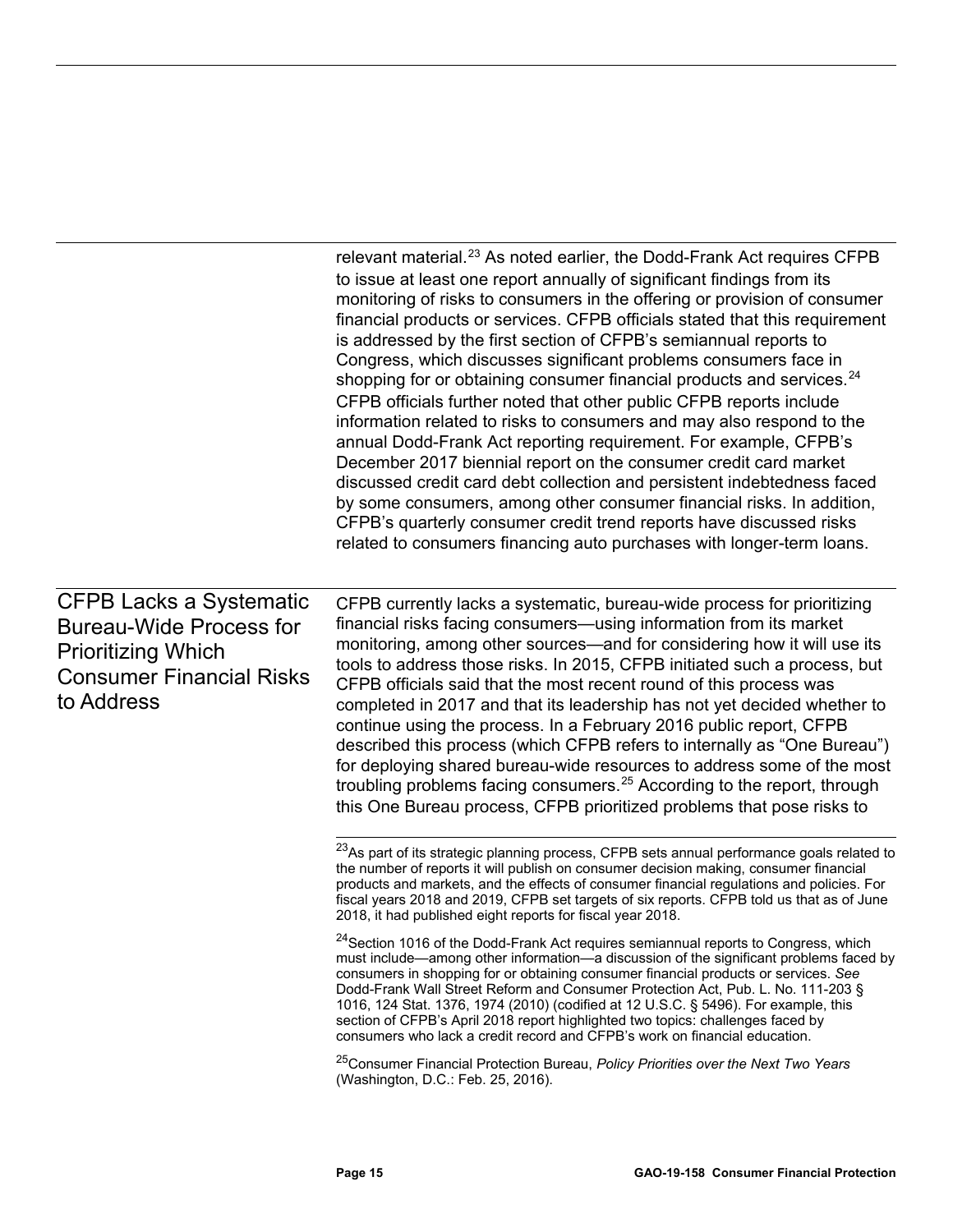consumers based on the extent of the consumer harm CFPB had identified and its capacity to eliminate or mitigate that harm.<sup>[26](#page-20-0)</sup> The report identified near-term priority goals in nine areas where CFPB hoped to make substantial progress within 2 years. $^{27}$  $^{27}$  $^{27}$  It provided evidence of the nature or extent of risks facing consumers and described how CFPB planned to use its tools—such as rulemaking, supervision, enforcement, research, and consumer education—to address the priority goals.

As part of the One Bureau process, CFPB created several cross-bureau working groups, which were focused on specific market areas and tasked with helping ensure progress toward CFPB's near-term priority goals, among other responsibilities. The bureau revisited its stated priorities in June 2017 to guide its work through fiscal year 2018. However, officials said that while the working groups continue to facilitate communication, informal collaboration, and strategy-setting across the bureau, CFPB has not decided whether to engage in a third round of prioritization under the One Bureau process. The bureau was without a permanent Director from November 2017 until December 2018, when the Senate confirmed a new Director. CFPB officials told us that CFPB may revise its approach to prioritization under new leadership.

Federal internal control standards state that management should use quality information to achieve agency objectives, such as by using quality information to make informed decisions. In addition, the standards state that management should identify, analyze, and respond to risks related to achieving the defined objectives.<sup>[28](#page-20-2)</sup> Through One Bureau, CFPB had a process to use the large amount of data and market intelligence it collected on consumer risks to make informed decisions about its bureauwide policy priorities and how it would address them. CFPB has

<span id="page-19-2"></span><sup>28</sup>GAO-14-704G.

<span id="page-19-0"></span> $26$ The report defined four types of industry-wide problems that pose risks to consumers: (1) deception, or situations where the costs and risks of a financial decision are obscured or opaque; (2) debt traps, or practices that trigger a cycle of debt where consumers rack up substantial costs over time; (3) dead ends, or situations where people cannot "vote with their feet" when they are treated unfairly; and (4) discrimination, or unequal treatment based on characteristics such as race, gender, or other biases prohibited by law.

<span id="page-19-1"></span> $27$ These areas were arbitration (a way to resolve disputes outside the court system); consumer reporting; debt collection; demand-side consumer behavior (which addressed how to empower consumers in making decisions); household balance sheets; mortgages; open-use credit (defined by CFPB as any credit product that is offered without an expectation that the loan will be used for a specific purpose); small business lending; and student lending.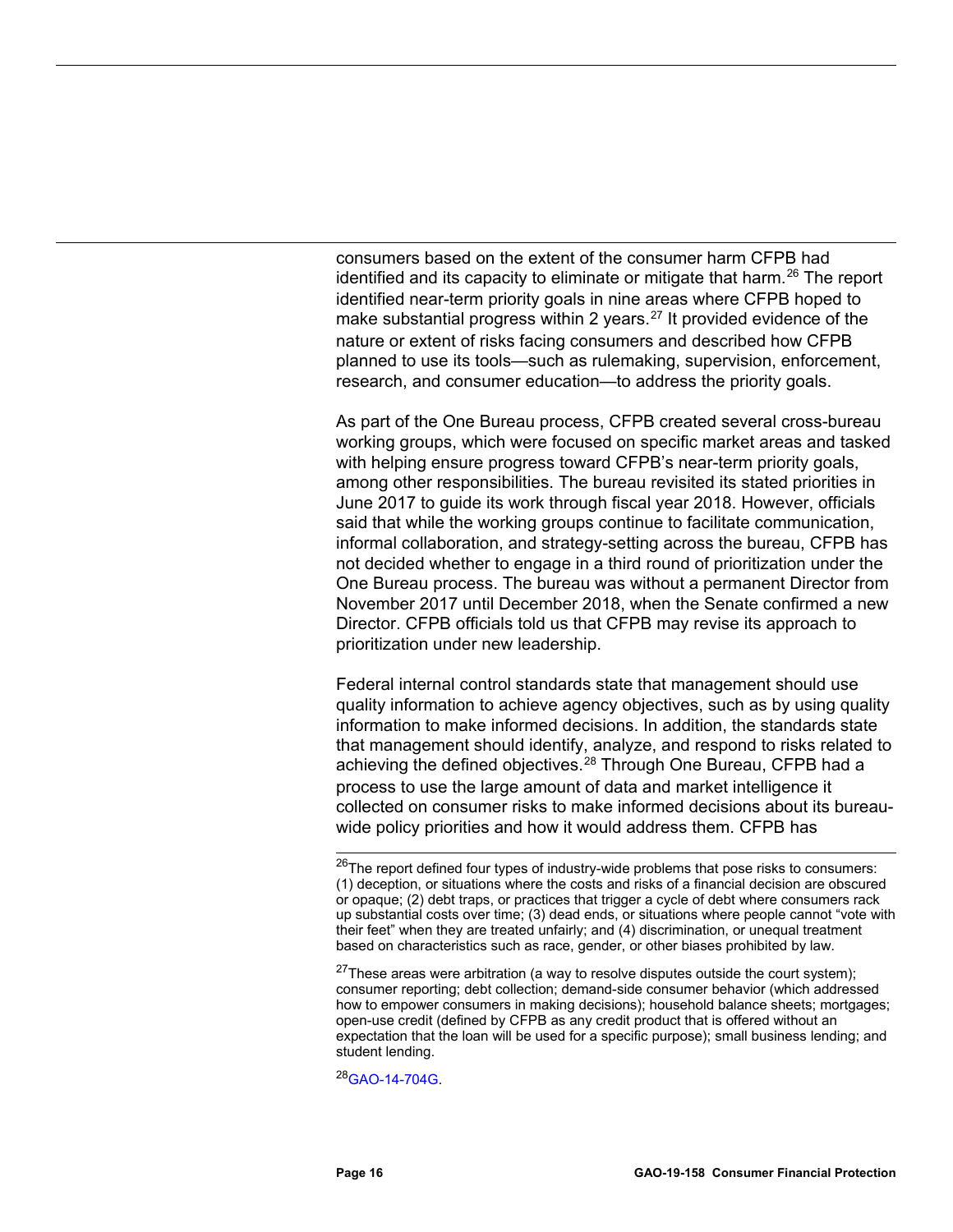mechanisms in place for the Markets Offices to inform the work of individual divisions. For example, as noted, Markets Offices staff contribute to rulemaking efforts (including through participation on rulemaking teams) and to the annual setting of supervisory priorities. However, although the Markets Offices continue to collect market intelligence and contribute to cross-bureau working groups, CFPB currently lacks a process for systematically prioritizing risks or problems facing consumers and identifying the most effective tools to address those risks.

CFPB officials noted that the bureau issued 12 requests for information in early 2018 to seek public input to inform its priorities. Topics covered by these requests for public input have included the bureau's rulemaking process and its inherited and adopted rules.<sup>[29](#page-21-1)</sup> In an October 2018 statement, CFPB announced that it expected to publish an updated statement of rulemaking priorities by spring 2019 based on consideration of various activities, including its ongoing market monitoring and its analysis of the public comments from the requests for information.<sup>[30](#page-21-2)</sup> However, this prioritization effort focuses on setting rulemaking priorities and does not incorporate all of CFPB's other tools to respond to consumer financial risks.

While CFPB has continued to take steps to consider information to inform its policy priorities, a systematic, bureau-wide process to prioritize risks to consumers and consider how CFPB will use its full set of tools to address them could help to ensure that CFPB effectively focuses its resources on the most significant risks to consumers. This, in turn, could enhance CFPB's capacity to meet its statutory consumer protection objectives.

<span id="page-20-1"></span><span id="page-20-0"></span> <sup>29</sup>See Consumer Financial Protection Bureau, "Call for Evidence," April 17, 2018, accessed November 6, 2018,

[https://www.consumerfinance.gov/policy-compliance/notice-opportunities-comment/archiv](https://www.consumerfinance.gov/policy-compliance/notice-opportunities-comment/archive-closed/call-for-evidence/) [e-closed/call-for-evidence/.](https://www.consumerfinance.gov/policy-compliance/notice-opportunities-comment/archive-closed/call-for-evidence/)

<sup>&</sup>lt;sup>30</sup>See Consumer Financial Protection Bureau, "Fall 2018 Rulemaking Agenda," October 17, 2018, accessed October 31, 2018,

<span id="page-20-2"></span>[https://www.consumerfinance.gov/about-us/blog/fall-2018-rulemaking-agenda/.](https://www.consumerfinance.gov/about-us/blog/fall-2018-rulemaking-agenda/)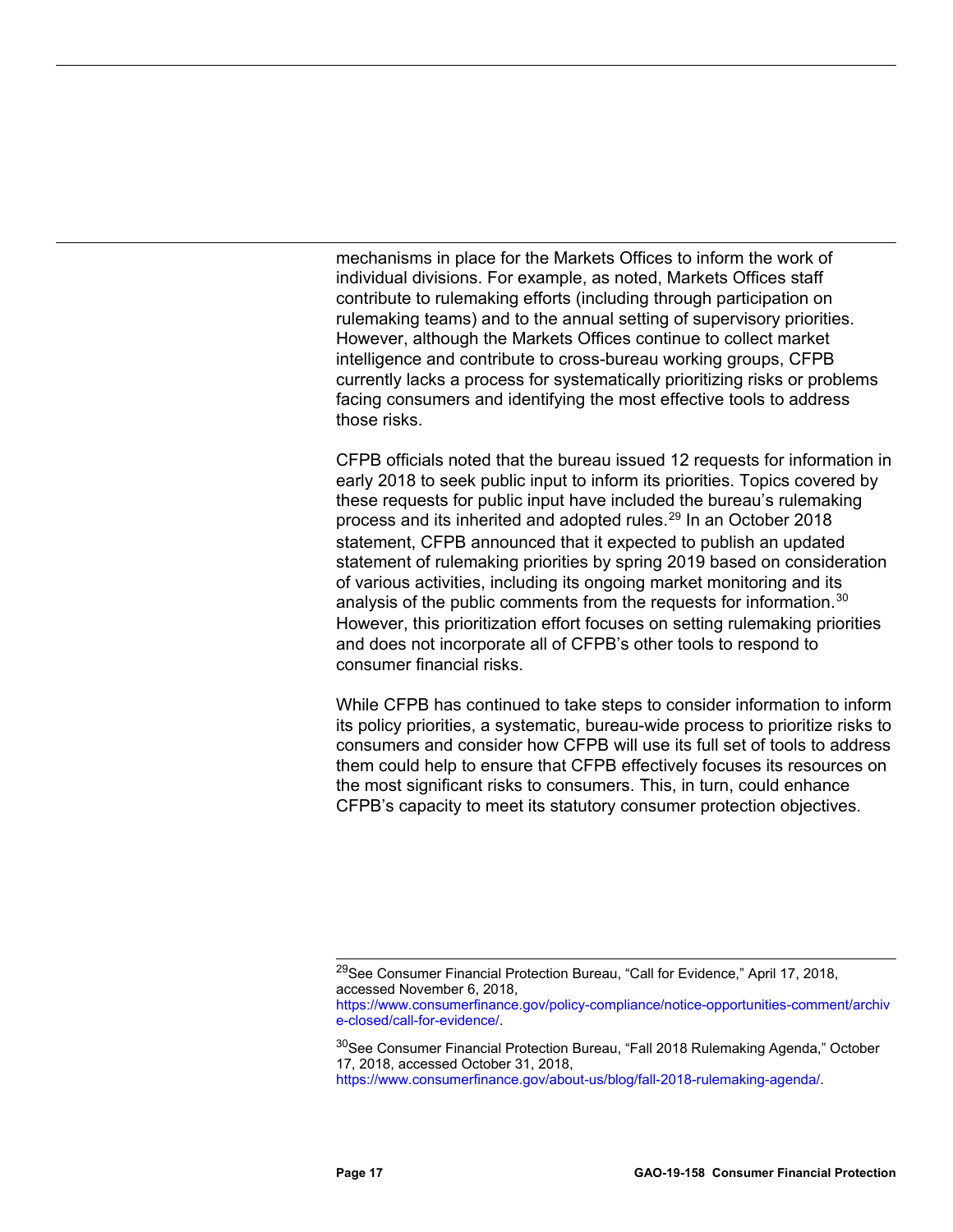<span id="page-21-2"></span><span id="page-21-1"></span><span id="page-21-0"></span>

| <b>CFPB Has Taken</b><br><b>Steps to Meet</b><br>Statutory<br>Requirements for<br>Retrospectively<br><b>Assessing Significant</b><br><b>Rules</b> |                                                                                                                                                                                                                                                                                                                                                                                                                                                                                                                                                                                                                                                                                                                                                                                                                                                                                                                                                                                                                                                                                                                |
|---------------------------------------------------------------------------------------------------------------------------------------------------|----------------------------------------------------------------------------------------------------------------------------------------------------------------------------------------------------------------------------------------------------------------------------------------------------------------------------------------------------------------------------------------------------------------------------------------------------------------------------------------------------------------------------------------------------------------------------------------------------------------------------------------------------------------------------------------------------------------------------------------------------------------------------------------------------------------------------------------------------------------------------------------------------------------------------------------------------------------------------------------------------------------------------------------------------------------------------------------------------------------|
| <b>CFPB Developed Criteria</b><br>to Identify and Assess<br><b>Relevant Rules</b>                                                                 | In two internal memorandums, CFPB documented an initial process for<br>meeting the Dodd-Frank Act requirement to retrospectively assess<br>significant rules or orders and issue reports of such assessments within 5<br>years of the rule or order's effective date. <sup>31</sup> According to CFPB officials,<br>the bureau may modify the process for future work after it has completed<br>its first three assessments. The assessments will be in addition to other<br>regulatory reviews conducted by CFPB. <sup>32</sup><br>To determine which of its final rules were significant for purposes of the<br>Dodd-Frank Act retrospective assessment requirement, CFPB created a<br>four-factor test. <sup>33</sup> In applying this test, CFPB analyzes the rule's                                                                                                                                                                                                                                                                                                                                       |
|                                                                                                                                                   | <sup>31</sup> CFPB described its plan for retrospective assessments in a March 2016 memorandum<br>and further details for its assessment process in a September 2017 decision<br>memorandum.                                                                                                                                                                                                                                                                                                                                                                                                                                                                                                                                                                                                                                                                                                                                                                                                                                                                                                                   |
|                                                                                                                                                   | <sup>32</sup> For example, Section 610 of the Regulatory Flexibility Act requires agencies to have a<br>plan to review, within 10 years of a final rule's publication, those rules assessed as having<br>a significant economic impact on a substantial number of small entities. The reviews are to<br>determine if the rules should be continued without change, amended, or rescinded,<br>consistent with stated statutory objectives, to minimize any significant economic impact of<br>the rules on a substantial number of such small entities. 5 U.S.C. § 610(a). In addition,<br>Executive Order 13579 encourages independent regulatory agencies to comply with<br>Executive Order 13563, which, among other things, directs executive agencies to conduct<br>periodic retrospective analyses of existing significant regulations. Executive Order 13777,<br>issued by the President in February 2017, also reaffirms the objectives of previous<br>executive orders and directs agency task forces to identify regulations that, among other<br>criteria, are outdated, unnecessary, or ineffective. |
|                                                                                                                                                   | <sup>33</sup> CFPB considered leveraging the Congressional Review Act's criteria for "major" rule<br>determinations but decided to develop its own criteria. Similar to the "major" rule criteria,<br>CFPB's four-factor test considers the dollar effects of rules. CFPB added consideration of<br>some qualitative market effects.                                                                                                                                                                                                                                                                                                                                                                                                                                                                                                                                                                                                                                                                                                                                                                           |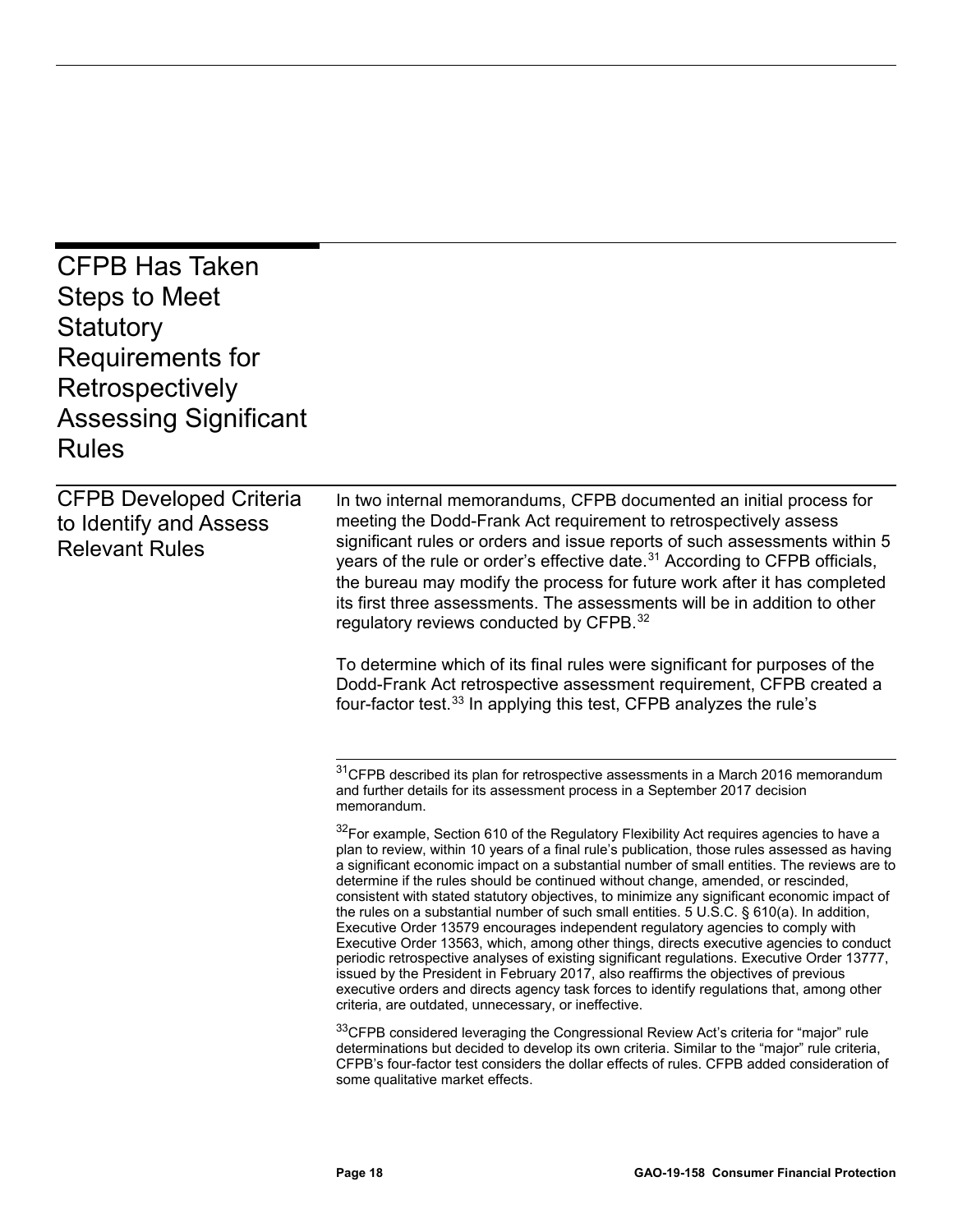- 1. cumulative annual cost to covered persons of over \$100 million,
- 2. effects on the features of consumer financial products and services,
- 3. effects on business operations of providers that support the product or service, and
- 4. effects on the market, including the availability of consumer financial products and services.

The memorandums recommended weighing the first factor more heavily and considering factors two through four cumulatively, so that high-cost rules tend to be considered significant. If a rule's cumulative annual costs exceed \$100 million, CFPB may consider the rule to be significant even if the cumulative effect from factors two through four is small. If the rule's costs do not exceed \$100 million, there must be a large cumulative effect from factors two through four for the rule to be considered significant.

After applying the test to nine rules in early 2017, CFPB determined that three were significant for retrospective assessment purposes:  $34$ 

- **Remittance Rule.** This rule covers remittances, which are a crossborder transfer of funds.
- <span id="page-22-1"></span><span id="page-22-0"></span>• **Ability-to-Repay/Qualified Mortgage Rule (ATR/QM Rule).** This rule covers consumers' ability to repay mortgage loans and categories of mortgage loans that meet the ability-to-repay requirement (qualified mortgages).

<span id="page-22-2"></span> $34$ CFPB told us that, given resource constraints, it applied its four-factor test only to the nine rules that qualified as "major" rules for Congressional Review Act purposes. Other rules were promulgated before February 2014 that, in a preliminary review, CFPB did not find significant. CFPB plans to document the findings from applying the four-factor significance test to those rules.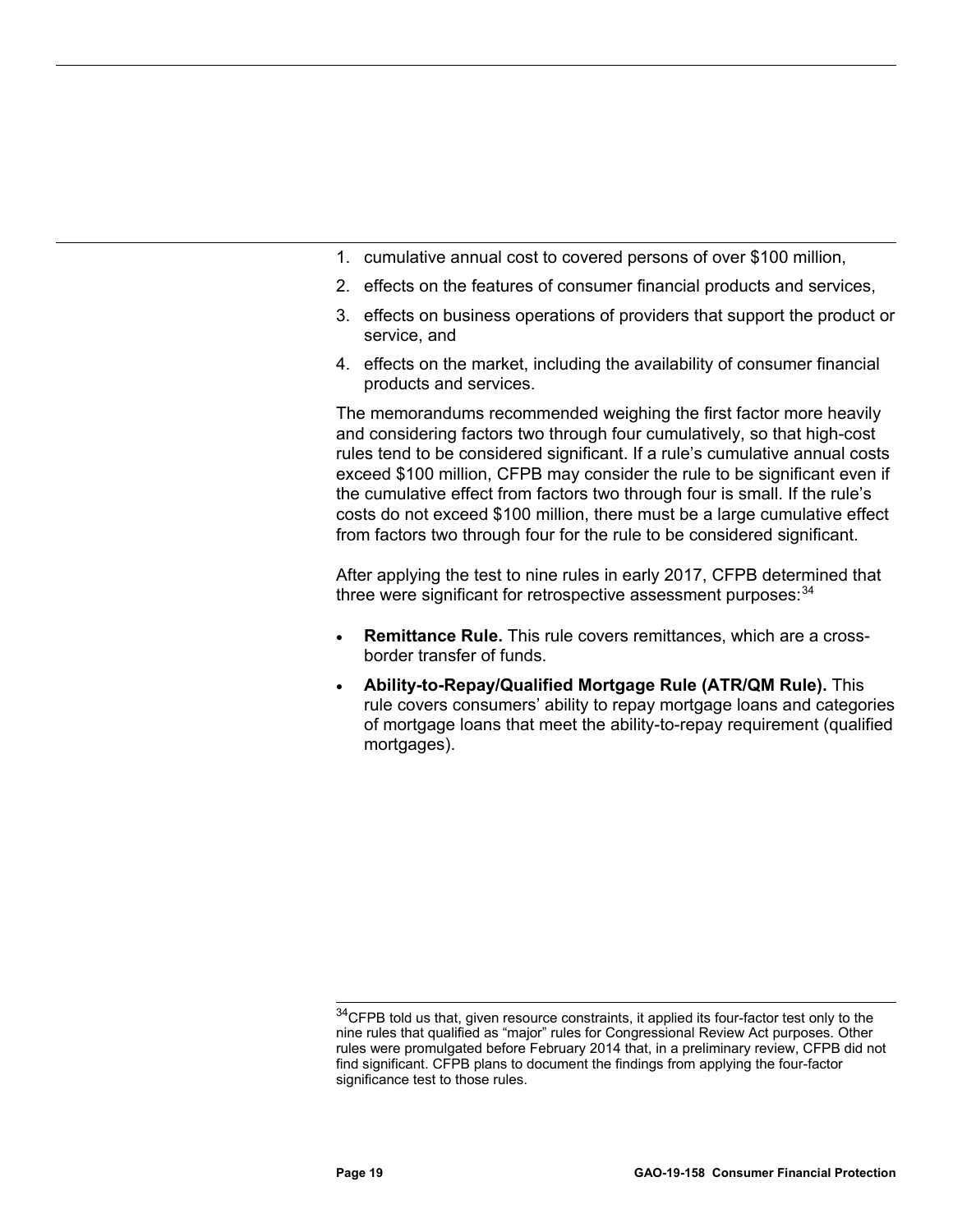• **Real Estate Settlement Procedures Act (RESPA) Servicing Rule.** This rule covers loan servicing requirements under RESPA.<sup>[35](#page-24-0)</sup>

CFPB staff told us that in the future they plan to apply the four-factor test to rules not already subject to an assessment within 3 years of the rules' effective dates, pending new leadership's review of the test. As of November 2018, staff told us they had not yet formally applied the test to any additional rules. However, they told us that they plan to apply the test to the TILA-RESPA Integrated Disclosure Rule in 2019.<sup>[36](#page-24-1)</sup> If CFPB determines that the rule is significant, CFPB officials said they plan to complete an assessment in late 2020.

In addition to outlining the four-factor test, a March 2016 memorandum documented CFPB's decision to generally focus any significant new data collection efforts on a rule's effects on consumer and market-wide outcomes rather than effects on businesses. In the memorandum, CFPB noted that the objectives of many of its rules focus on improved consumer experiences and outcomes, such as reductions in loan-default risk and improved access to financial product information and credit. However, the memorandum also noted that CFPB would assess outcomes for businesses when data were available at minimal cost. In addition, the memorandum explained that CFPB would consider spending additional resources to collect data on business outcomes under certain conditions, such as when unfavorable outcomes for businesses could meaningfully affect significant numbers of consumers. Although CFPB stated in its March 2016 memorandum that it did not plan to formally assess the previously mentioned three rules' costs or benefits to providers, it stated in its October 2018 Remittance Rule Assessment Report that it may reconsider that decision for future rule assessments.

In the March 2016 memorandum, CFPB also documented a decision to not make specific policy recommendations in the final reports for the

 <sup>35</sup>*See* Request for Information Regarding Remittance Rule Assessment, 82 Fed. Reg. 15009 (Mar. 24, 2017); Request for Information Regarding Ability-to-Repay/Qualified Mortgage Rule Assessment, 82 Fed. Reg. 25246 (June 1, 2017); Request for Information Regarding 2013 the Real Estate Settlement Procedures Act Servicing Rule Assessment, 82 Fed. Reg. 21952 (May 11, 2017).

<span id="page-23-0"></span><sup>&</sup>lt;sup>36</sup>The rule, published in December 2013, amended RESPA and the Truth in Lending Act (TILA) to establish new disclosure requirements and forms in TILA for most mortgages. Integrated Mortgage Disclosures Under the Real Estate Settlement Procedures Act (Regulation X) and the Truth In Lending Act (Regulation Z), 78 Fed. Reg. 79730 (Dec. 31, 2013).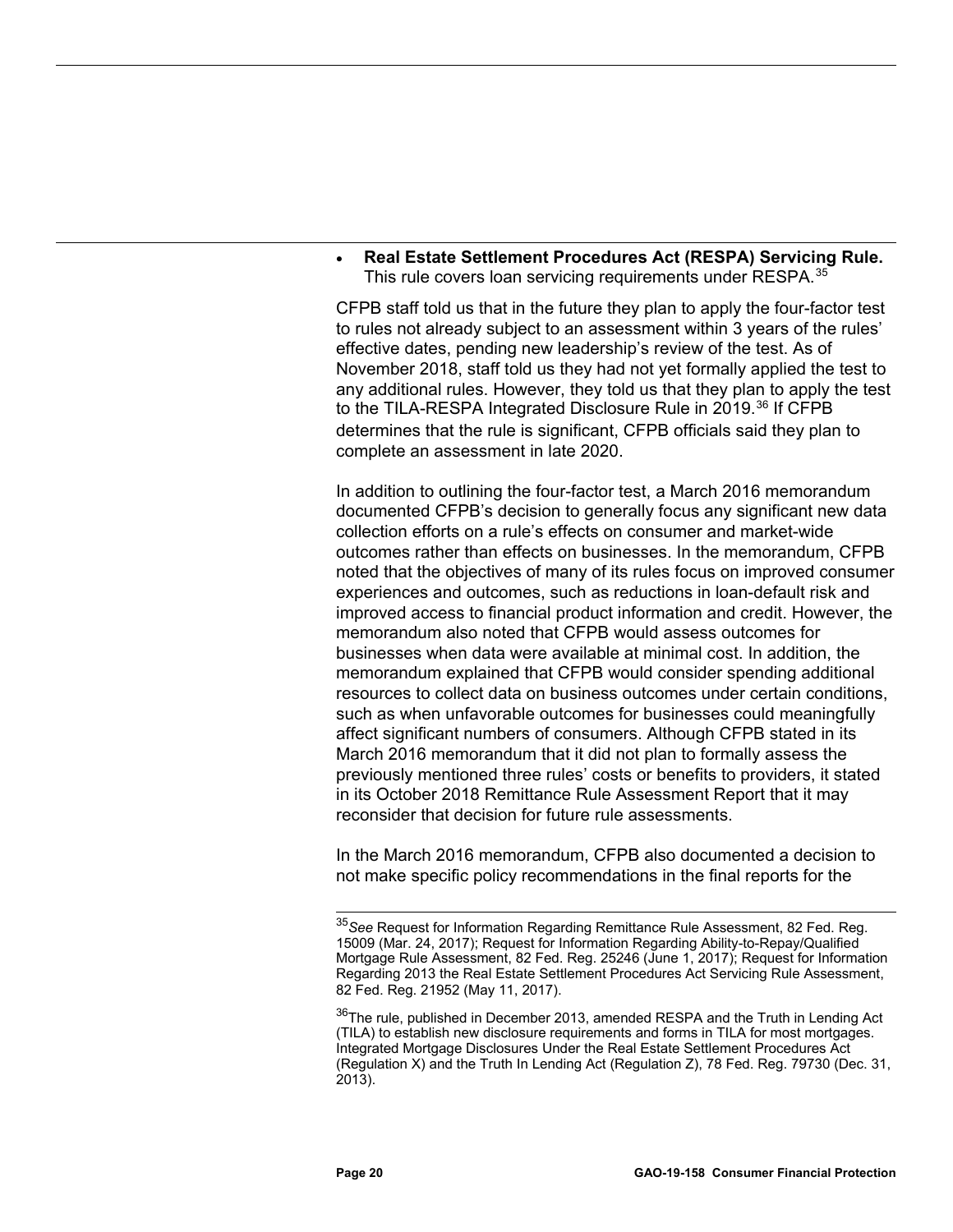|                                                                                          | retrospective assessments. CFPB expects the findings from its final<br>assessment reports to inform its policy development process, through<br>which it makes decisions about future rulemaking efforts. In the March<br>2016 memorandum, CFPB explained that separating the assessments<br>from policy recommendations would keep the assessments focused on<br>evidence-based descriptions. As previously described, CFPB also issued<br>requests for information to obtain public input on effects of its inherited<br>and adopted rules, in addition to the required retrospective assessments. |
|------------------------------------------------------------------------------------------|-----------------------------------------------------------------------------------------------------------------------------------------------------------------------------------------------------------------------------------------------------------------------------------------------------------------------------------------------------------------------------------------------------------------------------------------------------------------------------------------------------------------------------------------------------------------------------------------------------|
|                                                                                          | CFPB staff stated that they plan to use the lessons learned from the initial<br>assessment process to inform their procedures for future assessments.<br>According to CFPB, a future procedures document is to outline its<br>process for the retrospective assessments required by the Dodd-Frank<br>Act as well as for similar assessments CFPB may conduct pursuant to<br>other statutes or executive orders. <sup>37</sup>                                                                                                                                                                      |
| <b>CFPB Has Made Progress</b><br>toward Completing Its First<br><b>Three Assessments</b> | For each of the three rules it determined to be significant, CFPB created<br>detailed assessment plans and a timeline for completion (see table 1).<br>Each plan                                                                                                                                                                                                                                                                                                                                                                                                                                    |
|                                                                                          | defined which aspects of the rules the assessment would focus on;<br>outlined the scope and methodology, including challenges for the                                                                                                                                                                                                                                                                                                                                                                                                                                                               |

assessment and potential limitations of methodology; and

<span id="page-24-1"></span><span id="page-24-0"></span> $\frac{37}{4}$ S noted above, CFPB may conduct other retrospective reviews of its rules, such as those under Section 610 of the Regulatory Flexibility Act. In addition, CFPB noted in 2017 that it planned to conduct additional reviews of individual rules—or portions of large rules—to identify opportunities to clarify ambiguities, address developments in the marketplace, or modernize or streamline provisions. In February 2018, GAO recommended that CFPB should issue public information on its plans for reviewing regulations applicable to banks and credit unions, including information describing the scope of regulations, the timing and frequency of the reviews, and the extent to which the reviews will be coordinated with the federal depository institution regulators as part of their periodic reviews under the Economic Growth and Regulatory Paperwork Reduction Act of 1996. CFPB agreed with the recommendation but had not implemented it as of November 2018. See GAO, *Community Banks and Credit Unions: Regulations Could Take Additional Steps to Address Compliance Burdens*[, GAO-18-213 \(](https://www.gao.gov/products/GAO-18-213)Washington, D.C.: Feb. 13, 2018).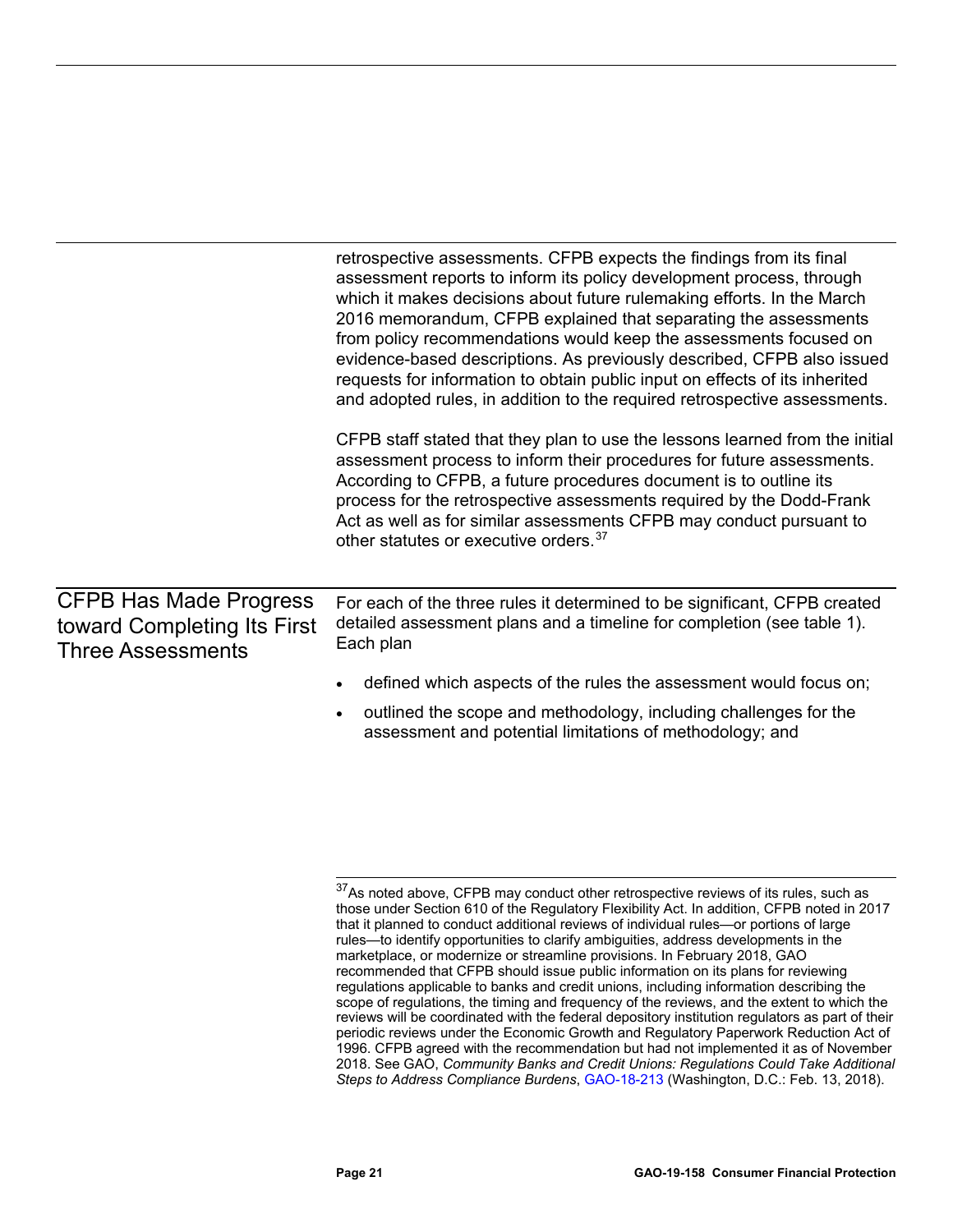• identified data CFPB planned to gather and compile, including CFPB's own and third-party data, and explained how the data will be used to evaluate the effects of the rule.<sup>[38](#page-26-0)</sup>

#### <span id="page-25-0"></span>**Table 1: Selected Information on the Consumer Financial Protection Bureau's Retrospective Assessment Plans for Rules Determined to Be Significant**

| <b>Rule</b>                                                                  | Selected feature of rule                                         | <b>Plan to measure effect</b>                                                                                                                                                                                                                                                                                                                                                    | <b>Report deadline</b> |
|------------------------------------------------------------------------------|------------------------------------------------------------------|----------------------------------------------------------------------------------------------------------------------------------------------------------------------------------------------------------------------------------------------------------------------------------------------------------------------------------------------------------------------------------|------------------------|
| Remittance <sup>a</sup>                                                      | New regulations on cross-border<br>money transfers               | Use data on money-transferring firms before<br>and after the rule to analyze the effects on<br>dollar volume, number, and process of<br>remittance transfers.                                                                                                                                                                                                                    | October 2018           |
| Ability-to-<br>Repay/Qualified<br>Mortgage <sup>b</sup>                      | Minimum debt-to-income ratio for<br>borrowers                    | Compare loan delinquencies for borrowers<br>above and below the 43 percent debt-to-<br>income threshold to analyze the effect of the<br>minimum requirements on access to credit and<br>loan performance.                                                                                                                                                                        | January 2019           |
| <b>Real Estate</b><br>Settlement<br>Procedures Act<br>Servicing <sup>c</sup> | New rules on how servicers interact<br>with delinguent borrowers | Use Ioan-servicing data obtained from servicers January 2019<br>and vendors to analyze trends in delinquency,<br>foreclosure, and foreclosure alternatives.<br>Conduct survey of housing counselors and<br>legal aid attorneys to understand how the rules<br>have affected their clients. Conduct interviews<br>with servicers to understand changes for them<br>and consumers. |                        |

<span id="page-25-1"></span>Source: GAO analysis of Consumer Financial Protection Bureau information. | GAO-19-158

<sup>a</sup>The Remittance Rule refers to the February 2012 rule related to cross-border consumer money transfers under the Electronic Fund Transfer Act (subpart B of Regulation E) and certain related amendments, including certain exceptions to the rule and a delay in the original effective date. See Electronic Fund Transfers (Regulation E), 77 Fed. Reg. 6194 (Feb. 7, 2012) (codified as amended in 12 C.F.R. pt. 1005).

<sup>b</sup>The Ability-to-Repay/Qualified Mortgage Rule refers to the January 2013 Ability-to-Repay and Qualified Mortgage Standards under the Truth In Lending Act (Regulation Z) and certain related amendments, including clarifications and revisions. See Ability-to-Repay and Qualified Mortgage Standards Under the Truth in Lending Act, 78 Fed. Reg. 6408 (Jan. 30, 2013) (codified as amended at 12 C.F.R. pt. 1026).

<sup>c</sup>The Real Estate Settlement Procedures Act Servicing Rule refers to the 2013 standards for mortgage servicers under the Real Estate Settlement Procedures Act (Regulation X) and certain related amendments, including compliance clarifications. See Mortgage Servicing Rules under the Real Estate Settlement Procedures Act (Regulation X), 78 Fed. Reg. 10696 (Feb. 14, 2013) (codified as amended at 12 C.F.R. pts. 1024 and 1026).

<sup>38</sup>CFPB implemented two recommendations from prior GAO reports by creating assessment plans for its ATR/QM Rule and RESPA Servicing Rule in 2017. In June 2015, we recommended that CFPB complete a plan to retrospectively review its qualified mortgage regulations. See GAO, *Mortgage Reforms: Actions Needed to Help Assess Effects of New Regulations*, [GAO-15-185 \(](https://www.gao.gov/products/GAO-15-185)Washington, D.C.: June 25, 2015). In June 2016, we recommended that CFPB complete a plan to identify the outcomes it would examine to measure the effects of its mortgage servicing regulations. See GAO, *Mortgage Servicing: Community Lenders Remain Active under New Rules, but CFPB Needs More Complete Plans for Reviewing Rules*, [GAO-16-448 \(](https://www.gao.gov/products/GAO-16-448)Washington, D.C.: June 23, 2016).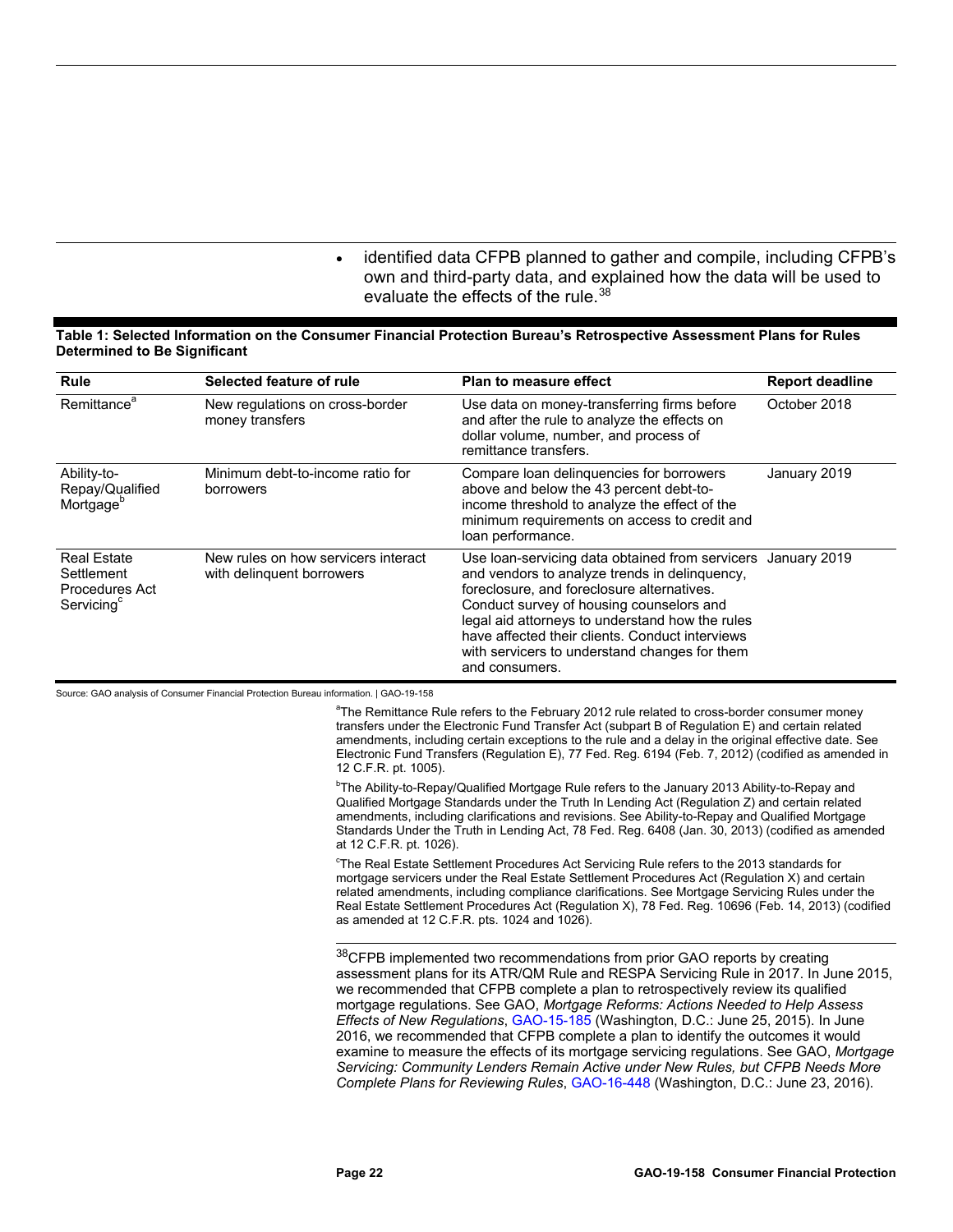CFPB issued requests for information between March and June of 2017 to collect public input on each assessment and created plans for incorporating the comments in each assessment report. As required by the Dodd-Frank Act, these requests solicited comments on modifying, expanding, or eliminating the rules. In addition, CFPB requested comments on the assessment plans and invited suggestions on other data that might be useful for evaluating the rules' effects. In a document provided to us, CFPB described its preliminary plan to summarize comments received from the public and use the information received. CFPB staff told us they adjusted their research questions and data sources on all three assessments in response to comments. For example, based on comments, they added a question to an industry survey about a provision of the Remittance Rule and incorporated a new data source into the ATR/QM Rule and RESPA Servicing Rule assessments.

Other data sources used for the assessments include federal and state agencies, voluntary surveys of providers of consumer financial products, and loan data from servicers. For example, for the Remittance Rule assessment, CFPB sent a voluntary industry survey to 600 money transmitters, banks, and credit unions on how the rule has affected their business practices and costs, as well as potential problems in specific market segments. For the RESPA Servicing Rule assessment, CFPB conducted qualitative structured interviews with mortgage servicers to learn about changes servicers had to make in response to the rule.

CFPB published its Remittance Rule Assessment Report in October 2018. $39$  The report analyzed trends in the volume of remittance transfers, the number of providers, and the price of transfers. For example, CFPB found that declining remittance prices and an increase in the volume of remittances—trends that had begun before the rule's effective date continued afterward. However, CFPB was unable to conclude whether these trends would have changed without the rule. In addition, the report noted that new technology has increased access to remittances but has also complicated CFPB's attempts to measure the effects of the Remittance Rule on consumers. The report also estimated the rule's initial and continued compliance costs for businesses, estimating that they added between 30 and 33 cents for the one-time cost in 2014 and

<span id="page-26-0"></span> <sup>39</sup>Consumer Financial Protection Bureau, *Remittance Rule Assessment Report* (Washington, D.C.: October 2018). Because CFPB published the Remittance Rule assessment report in late October 2018, our reporting time frames did not allow us to review it comprehensively.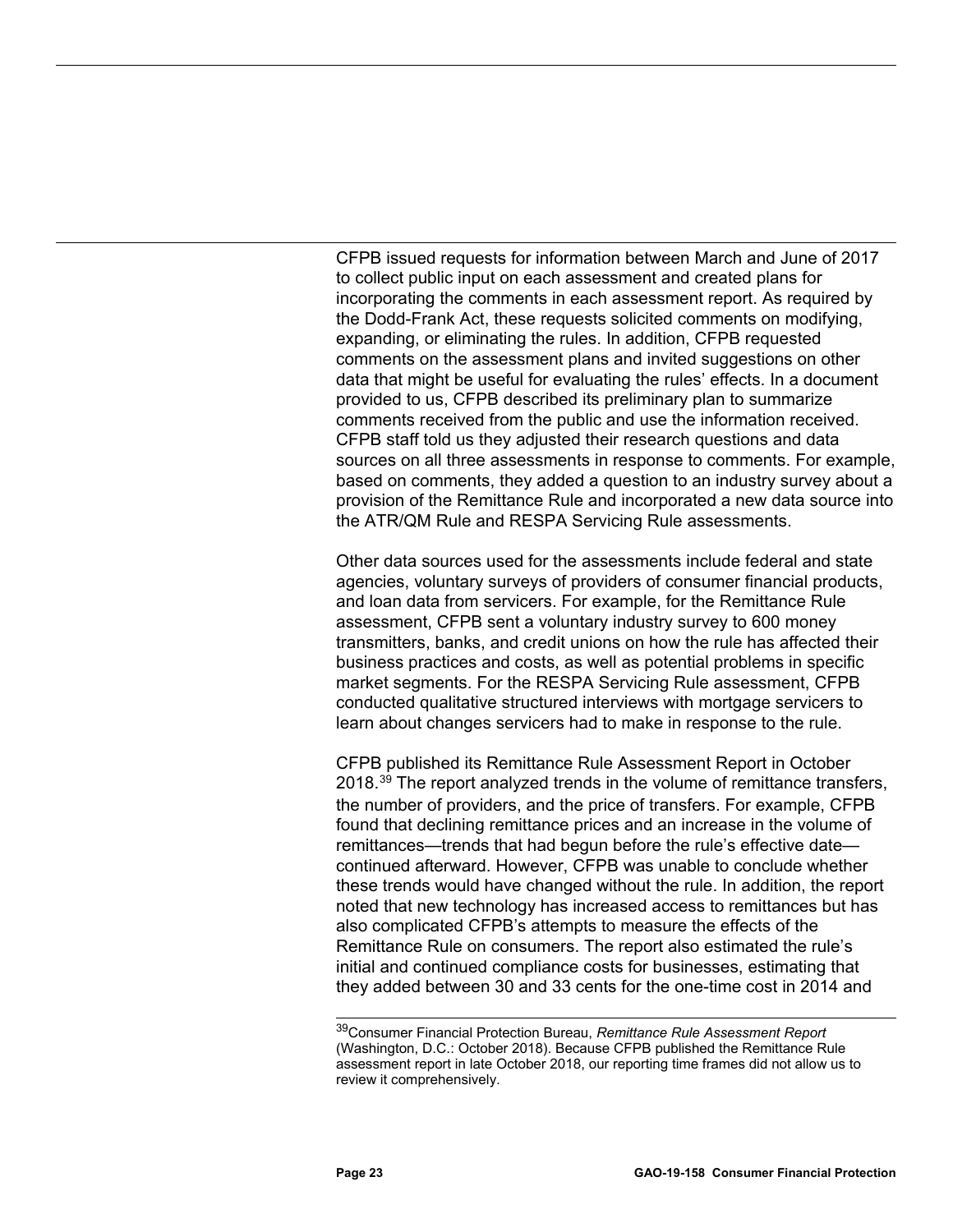<span id="page-27-3"></span><span id="page-27-2"></span><span id="page-27-1"></span><span id="page-27-0"></span>

|                                               | between 7 and 37 cents in continuing costs per remittance in 2017. In<br>addition, the report summarized comments and information CFPB<br>received from a request for information in March 2017.                                                                                                                                                                                                                                                                                                                                                                                                                                                                                                                                                                                                                                                                                                                                                                                                                                        |  |
|-----------------------------------------------|-----------------------------------------------------------------------------------------------------------------------------------------------------------------------------------------------------------------------------------------------------------------------------------------------------------------------------------------------------------------------------------------------------------------------------------------------------------------------------------------------------------------------------------------------------------------------------------------------------------------------------------------------------------------------------------------------------------------------------------------------------------------------------------------------------------------------------------------------------------------------------------------------------------------------------------------------------------------------------------------------------------------------------------------|--|
| Conclusions                                   | In monitoring risks of financial products and services to consumers, CFPB<br>has drawn from a wide range of sources, and its findings have informed<br>its key consumer protection tools, such as rulemakings and consumer<br>education materials. In 2016 and 2017, CFPB's One Bureau process<br>allowed it to consider the market information it collected to prioritize the<br>most important risks to consumers and determine how to most effectively<br>address those risks on a bureau-wide basis. However, CFPB has not yet<br>decided whether to use the One Bureau process to reexamine its<br>priorities and has instead relied on prioritization mechanisms that focus<br>on its use of individual policy tools, such as its processes for setting<br>rulemaking and supervision priorities. Putting a systematic bureau-wide<br>prioritization process in place could help CFPB ensure that it focuses on<br>the most significant risks to consumers and effectively meets its statutory<br>consumer protection objectives. |  |
| Recommendation for<br><b>Executive Action</b> | The Director of CFPB should implement a systematic process for<br>prioritizing risks to consumers and considering how to use the bureau's<br>available policy tools—such as rulemaking, supervision, enforcement,<br>and consumer education-to address these risks. Such a process could<br>incorporate principles from the prior One Bureau process, such as an<br>assessment of the extent of potential harm to consumers in financial<br>markets, to prioritize the most significant risks. (Recommendation 1)                                                                                                                                                                                                                                                                                                                                                                                                                                                                                                                       |  |
| <b>Agency Comments</b><br>and Our Evaluation  | We provided a draft of this product to CFPB for comment. We also<br>provided the relevant excerpts of the draft report to the Federal Housing<br>Finance Agency, the Federal Reserve, and the Office of the Comptroller<br>of the Currency for their review and technical comments. CFPB provided<br>oral and written comments, which are summarized below. CFPB's written<br>comments are reproduced in appendix I. In addition, CFPB and the<br>Federal Housing Finance Agency provided technical comments, which we<br>incorporated as appropriate. The Federal Reserve and the Office of the<br>Comptroller of the Currency had no comments.                                                                                                                                                                                                                                                                                                                                                                                        |  |
|                                               | In oral comments provided on November 29, 2018, CFPB's Acting Deputy<br>Director and other CFPB officials clarified the status of the One Bureau<br>process. The officials clarified that while CFPB officials had previously                                                                                                                                                                                                                                                                                                                                                                                                                                                                                                                                                                                                                                                                                                                                                                                                           |  |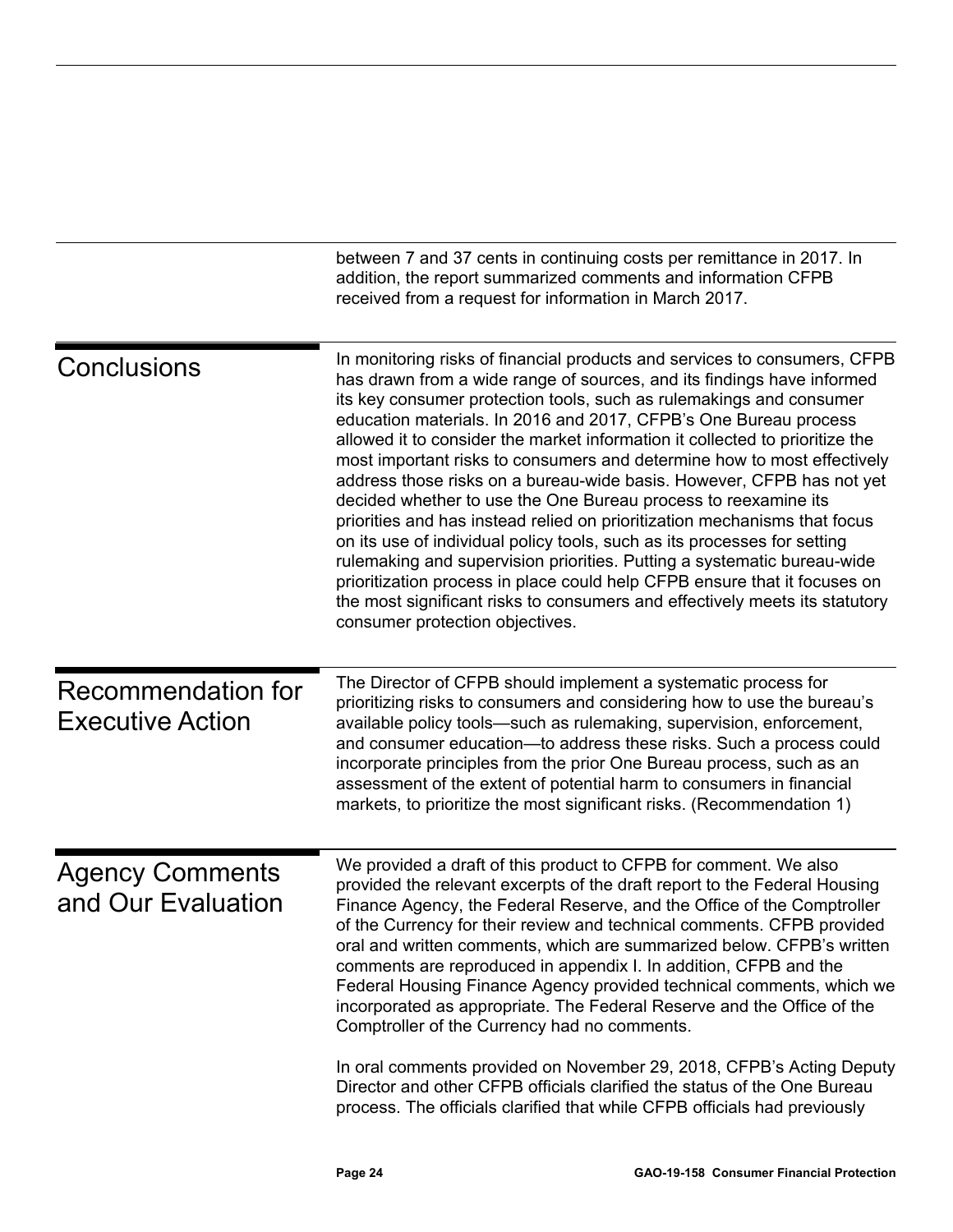told us that the One Bureau process was on hold, work on One Bureau priorities has continued with support from a set of cross-bureau working groups. The officials noted that CFPB had not yet determined whether to engage in another round of the One Bureau priority-setting process. In addition, in its written comments, CFPB highlighted the role of the crossbureau working groups in its market monitoring and other efforts. In response to these comments, we made edits to clarify the status of the One Bureau process and describe the role of the cross-bureau working groups.

In its written comments, CFPB did not agree or disagree with our recommendation but stated that it will endeavor to improve its processes for identifying and addressing consumer financial risks. CFPB stated that it recognizes the importance of having processes in place to prioritize and address risks to consumers in the financial marketplace. CFPB cited examples of existing processes—such as its processes for setting its rulemaking agenda and supervisory priorities—that were designed to ensure that its risk monitoring informs its work. In the oral comments, CFPB officials expressed concern that the draft report's characterization of a lack of a systematic process for prioritizing risks to consumers might suggest that CFPB entirely lacks processes in this regard. We note that the draft report described CFPB's existing processes for setting rulemaking and supervisory priorities. While we agree that these processes help CFPB to prioritize work in these areas, we maintain that these processes do not reflect a systematic, bureau-wide process for prioritizing risks to consumers and determining how to most effectively address them. We made minor edits to the report to clarify that the process CFPB lacks is a bureau-wide process that considers how it will use its full set of tools to address risks to consumers. We maintain that having such a process would help to ensure that CFPB focuses its resources on the most significant consumer risks and is well positioned to meet its consumer protection objectives.

We are sending copies of this report to CFPB, the Federal Housing Finance Agency, the Federal Reserve, the Office of the Comptroller of the Currency, the appropriate congressional committees and members, and other interested parties. In addition, the report is available at no charge on the GAO website at [http://www.gao.gov.](http://www.gao.gov/)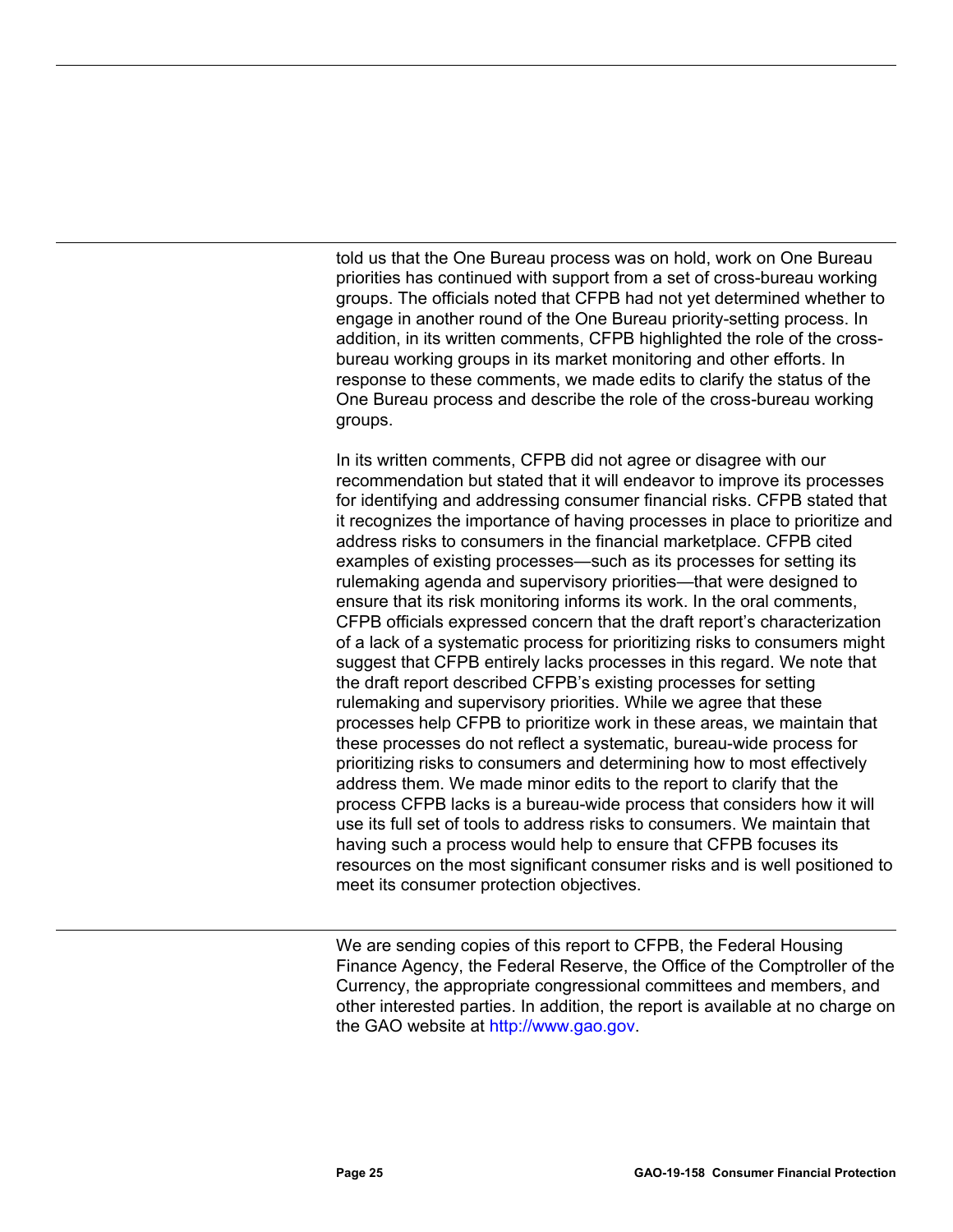If you or your staff have any questions concerning this report, please contact me at (202) 512-8678 or [clementsm@gao.gov.](mailto:clementsm@gao.gov) Contact points for our Offices of Congressional Relations and Public Affairs may be found on the last page of this report. GAO staff who made major contributions to this report are listed in appendix II.

Michael Clements

Michael Clements Director, Financial Markets and Community Investment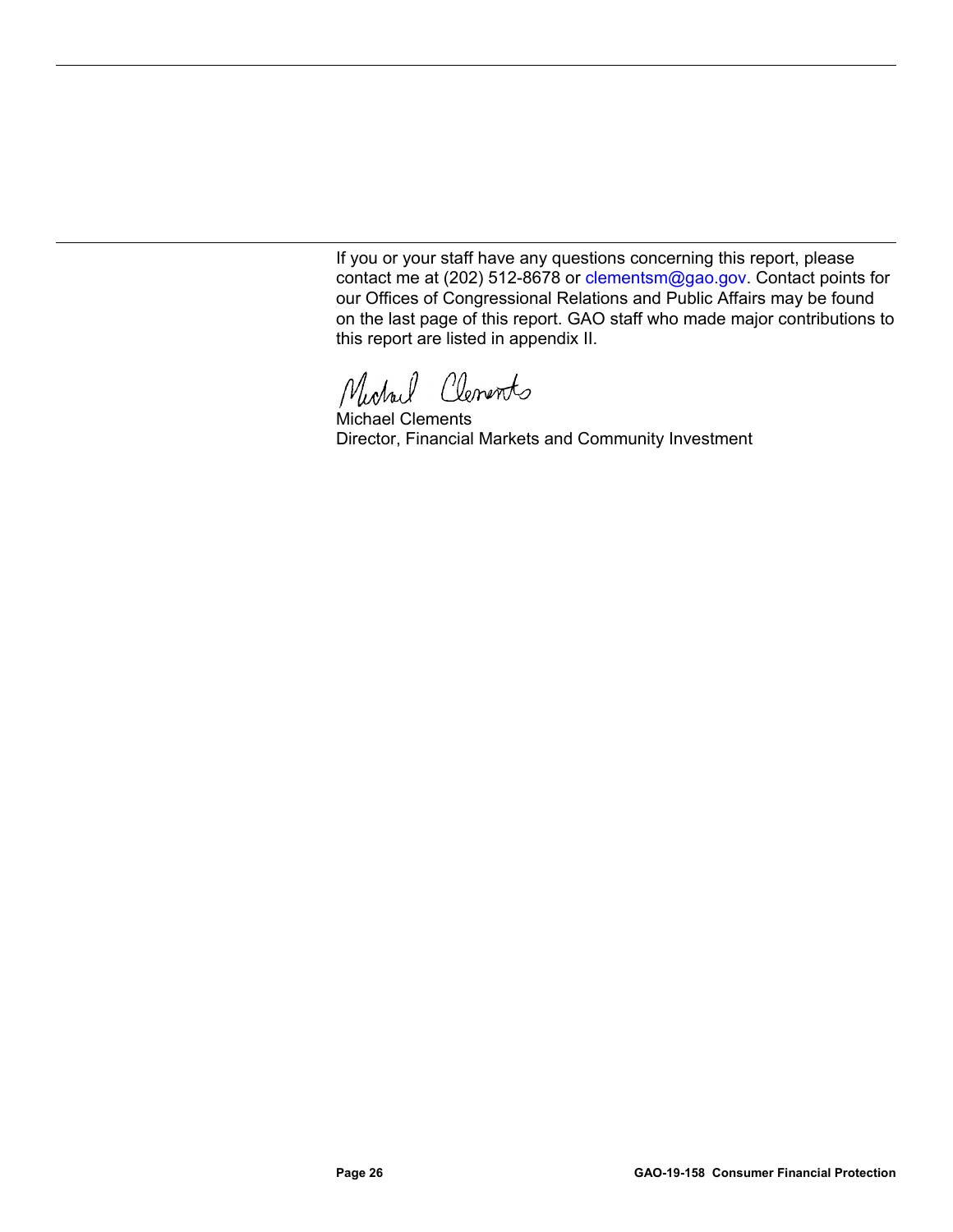#### *List of Congressional Addressees*

The Honorable Mitch McConnell Majority Leader The Honorable Charles E. Schumer Minority Leader United States Senate

The Honorable Paul Ryan Speaker The Honorable Nancy Pelosi Minority Leader House of Representatives

The Honorable Pat Roberts Chairman The Honorable Debbie Stabenow Ranking Member Committee on Agriculture, Nutrition and Forestry United States Senate

The Honorable Richard C. Shelby Chairman The Honorable Patrick Leahy Vice Chairman Committee on Appropriations United States Senate

The Honorable Michael Crapo Chairman The Honorable Sherrod Brown Ranking Member Committee on Banking, Housing, and Urban Affairs United States Senate

The Honorable John Thune Chairman The Honorable Bill Nelson Ranking Member Committee on Commerce, Science, and Transportation United States Senate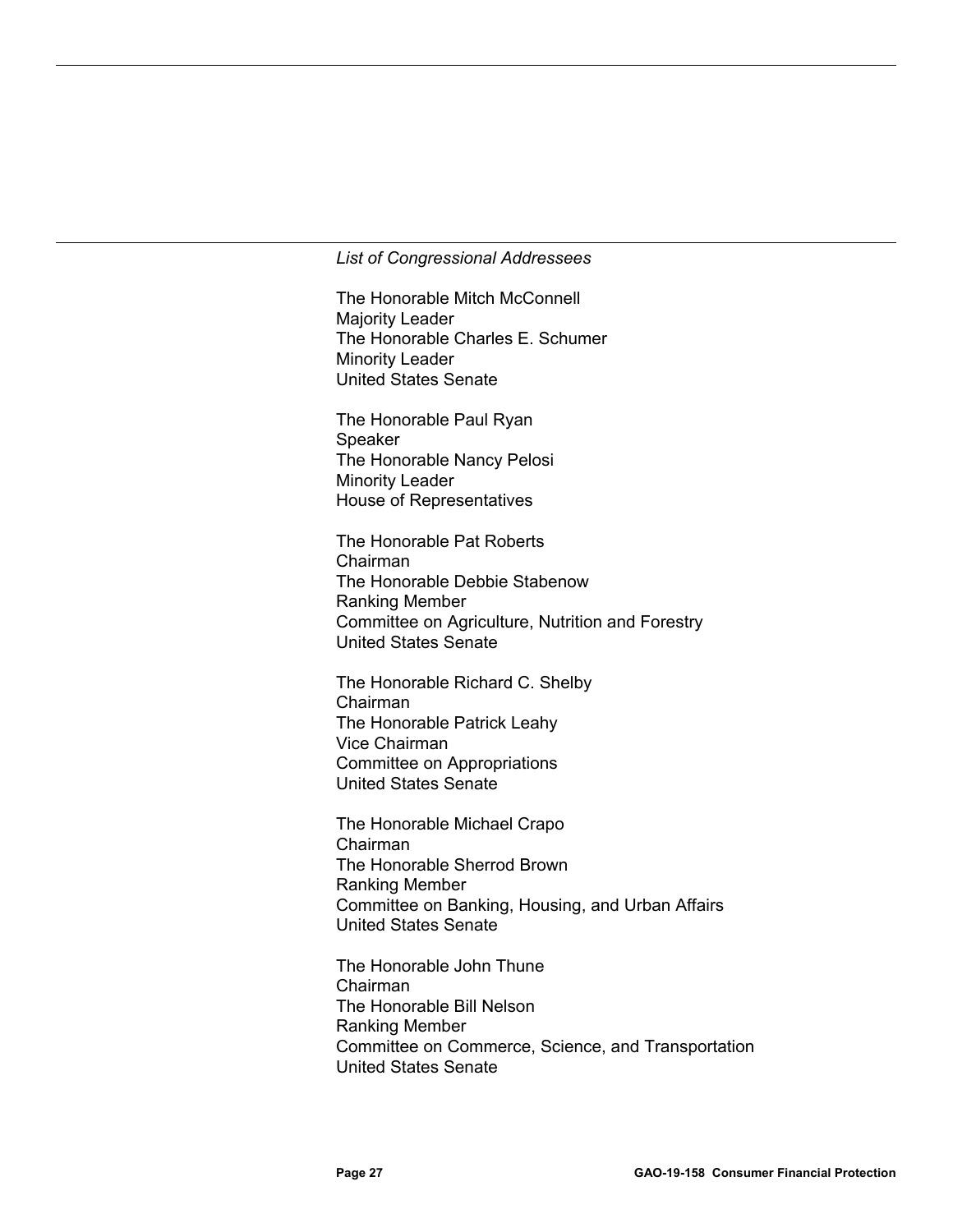The Honorable Mike Conaway Chairman The Honorable Collin C. Peterson Ranking Member Committee on Agriculture House of Representatives

The Honorable Rodney Frelinghuysen Chairman The Honorable Nita Lowey Ranking Member Committee on Appropriations House of Representatives

The Honorable Greg Walden Chairman The Honorable Frank Pallone Ranking Member Committee on Energy and Commerce House of Representatives

The Honorable Jeb Hensarling Chairman The Honorable Maxine Waters Ranking Member Committee on Financial Services House of Representatives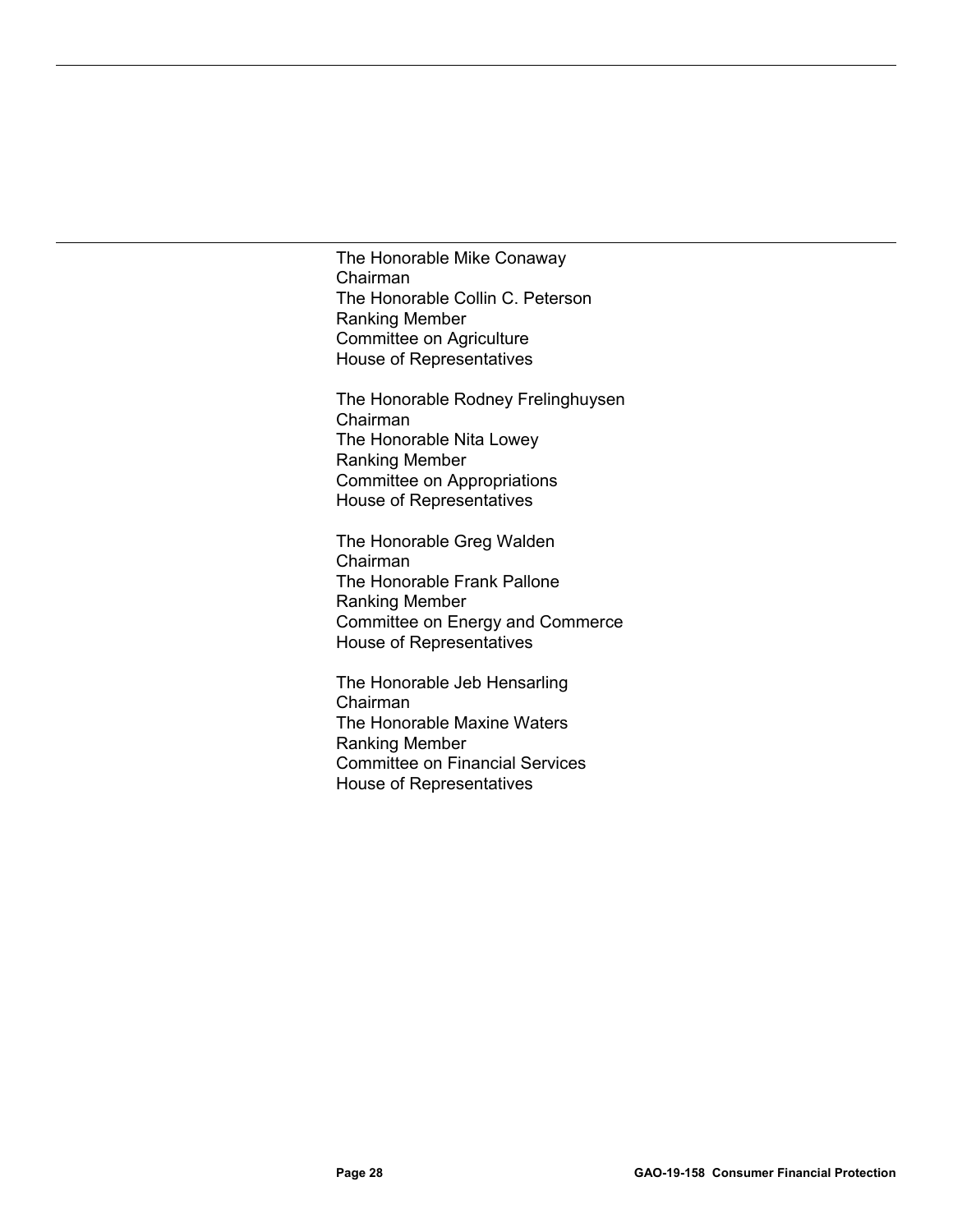### <span id="page-32-0"></span>**Appendix I: Comments from the Consumer Financial Protection Bureau** Appendix I: Comments from the Consumer Financial Protection Bureau

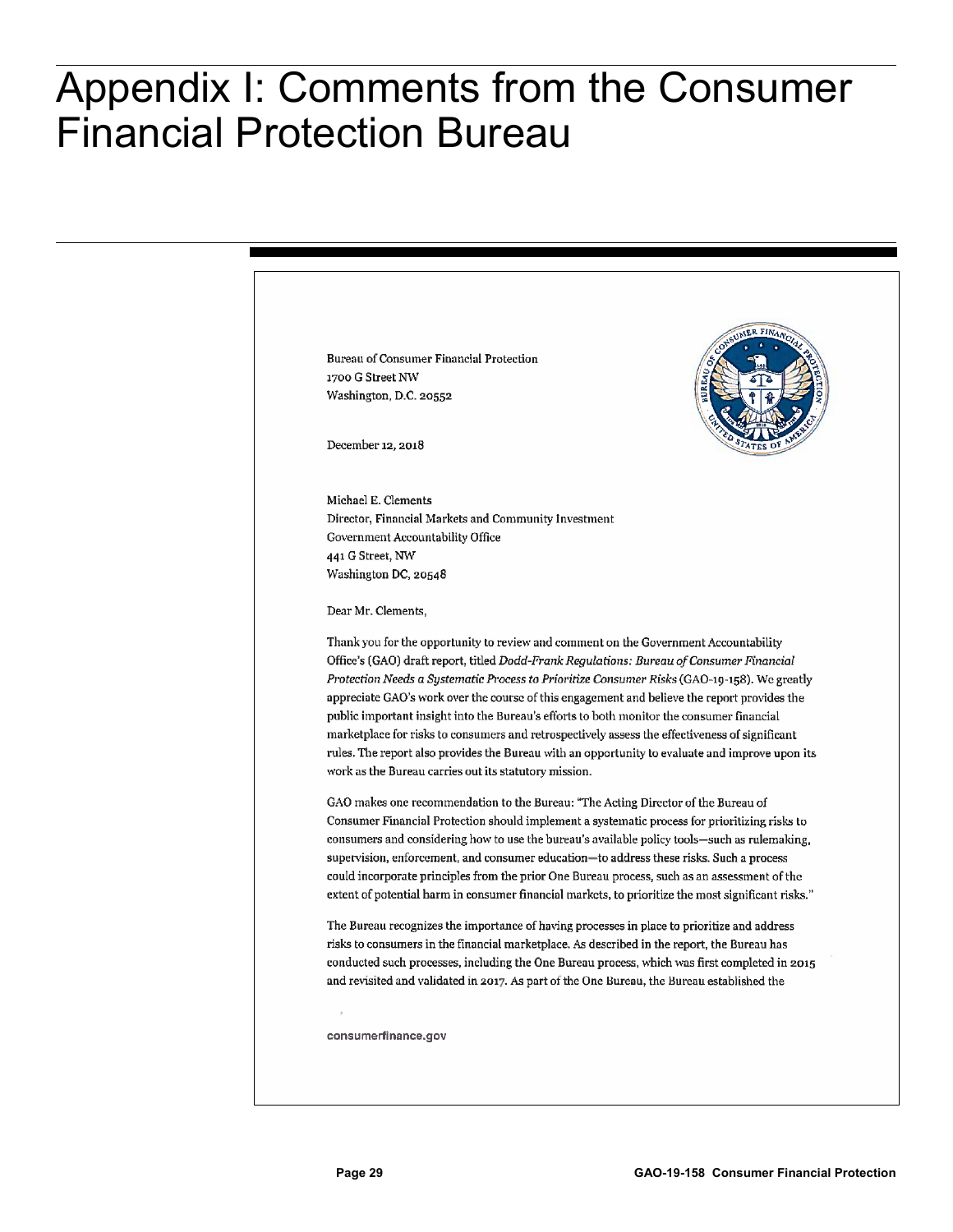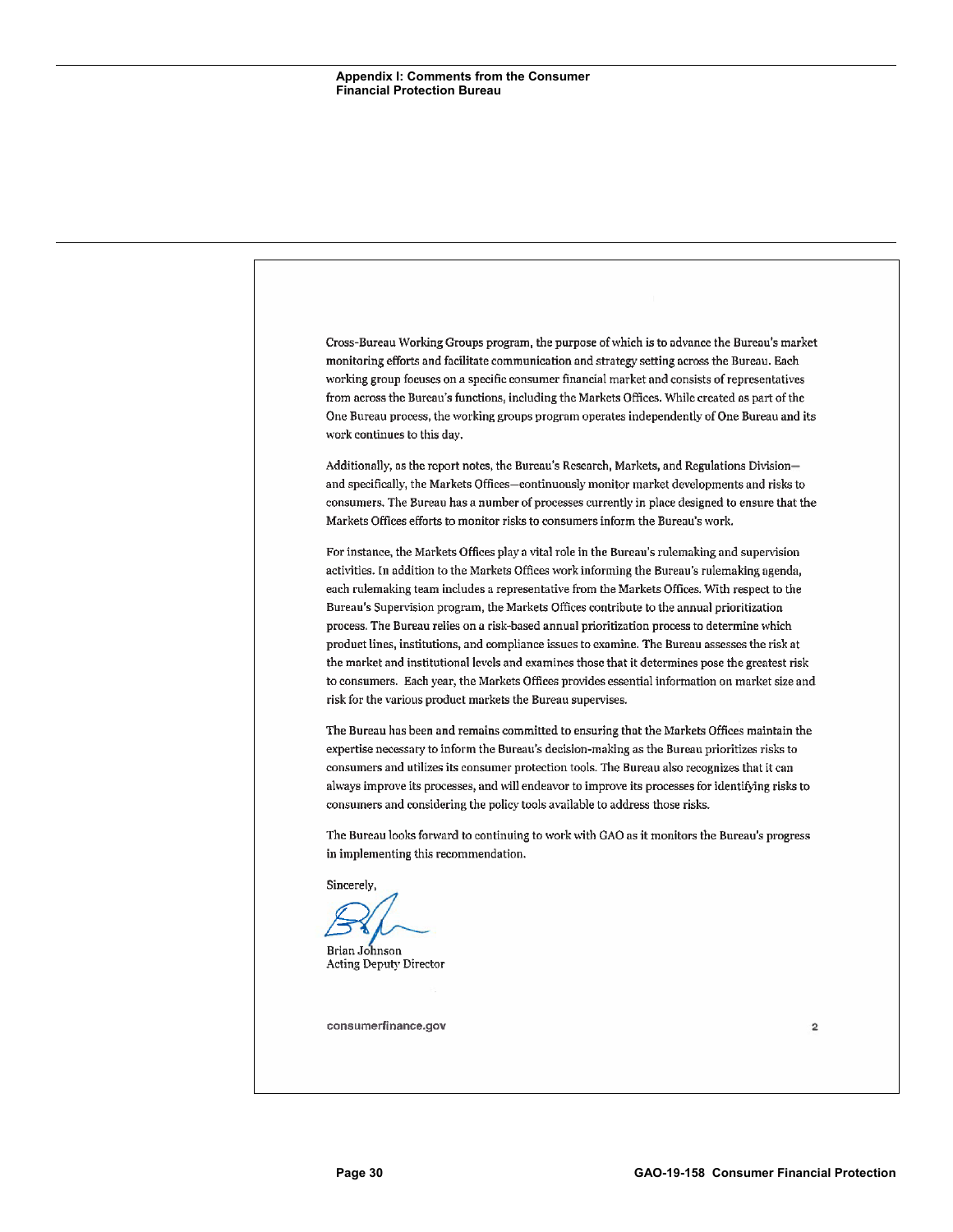# <span id="page-34-0"></span> $\Lambda \cap \Omega$ AL J L J L I Appendix II: GAO Contact and Staff Acknowledgments

| <b>GAO Contact</b>              | Michael E. Clements, (202) 512-8678, clementsm@gao.gov                                                                                                                                                                                      |
|---------------------------------|---------------------------------------------------------------------------------------------------------------------------------------------------------------------------------------------------------------------------------------------|
| <b>Staff</b><br>Acknowledgments | In addition to the contact above, John Fisher (Assistant Director), Lisa<br>Reynolds (Analyst-in-Charge), Bethany Benitez, Joseph Hackett, Marc<br>Molino, Jennifer Schwartz, and Tyler Spunaugle made key contributions<br>to this report. |